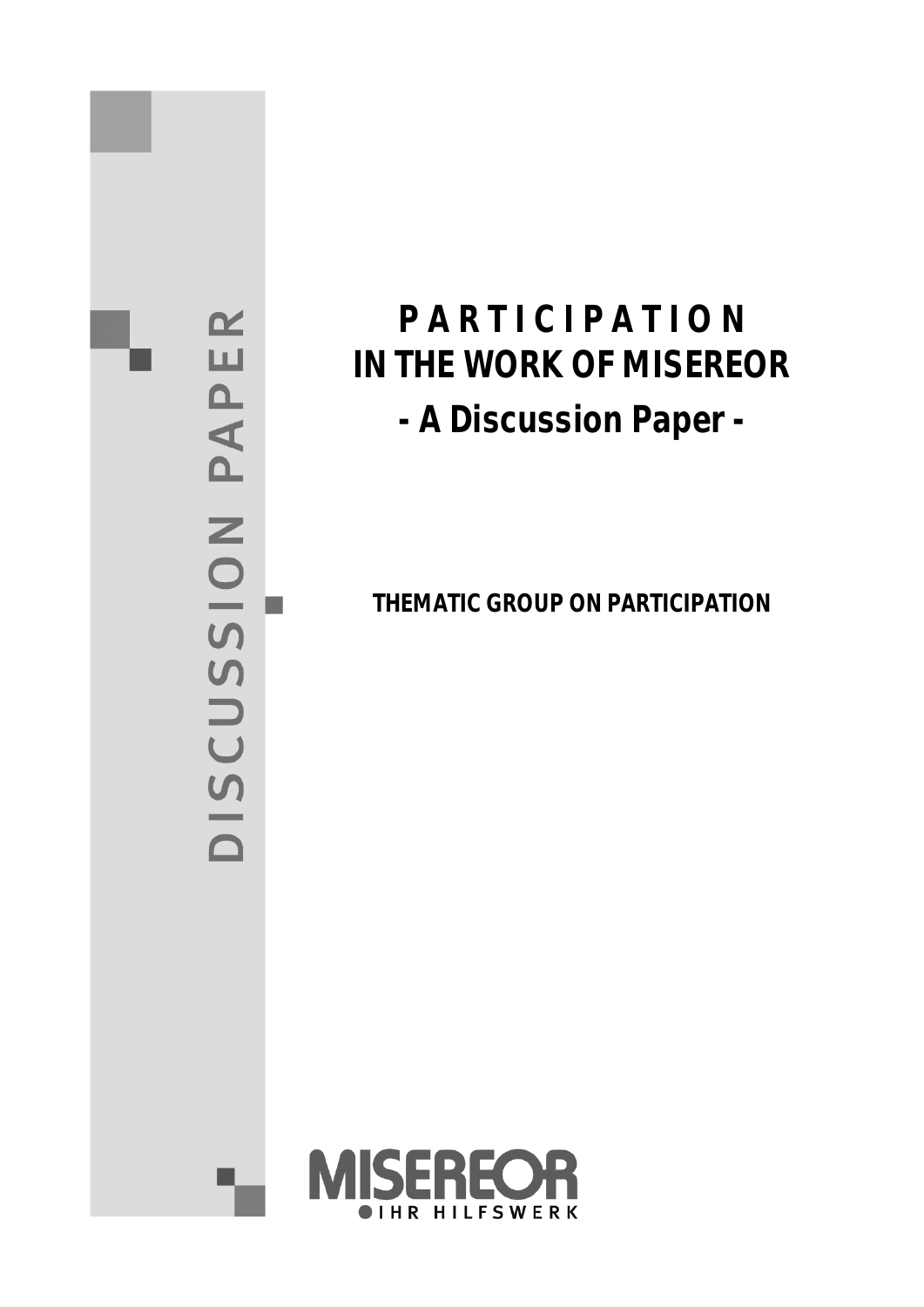# Authors: MISEREOR Thematic Group on Participation (Ulrich Dornberg, Gabriele Huber, Juan Josi, Claudio Moser, Georg Stoll, Marcelo Waschl) The authors would also like to thank the former members of the Thematic Group Volker Gerdesmeier, Stefanie Keienburg, Irene Porsch and Wolfgang Schoop, as well as Hermann Dolzer, who served as a resource person.

| Published at: | Aachen, Germany                                           |
|---------------|-----------------------------------------------------------|
| Date:         | October 2008 (in German) / January 2009 (in English)      |
|               | English translation: John D Cochrane, Frankfurt/Main, and |
|               | <b>MISEREOR Foreign Language Services</b>                 |

Copyright note:

This discussion paper may not be quoted. It may only be used for other purposes or copied after obtaining permission from MISEREOR.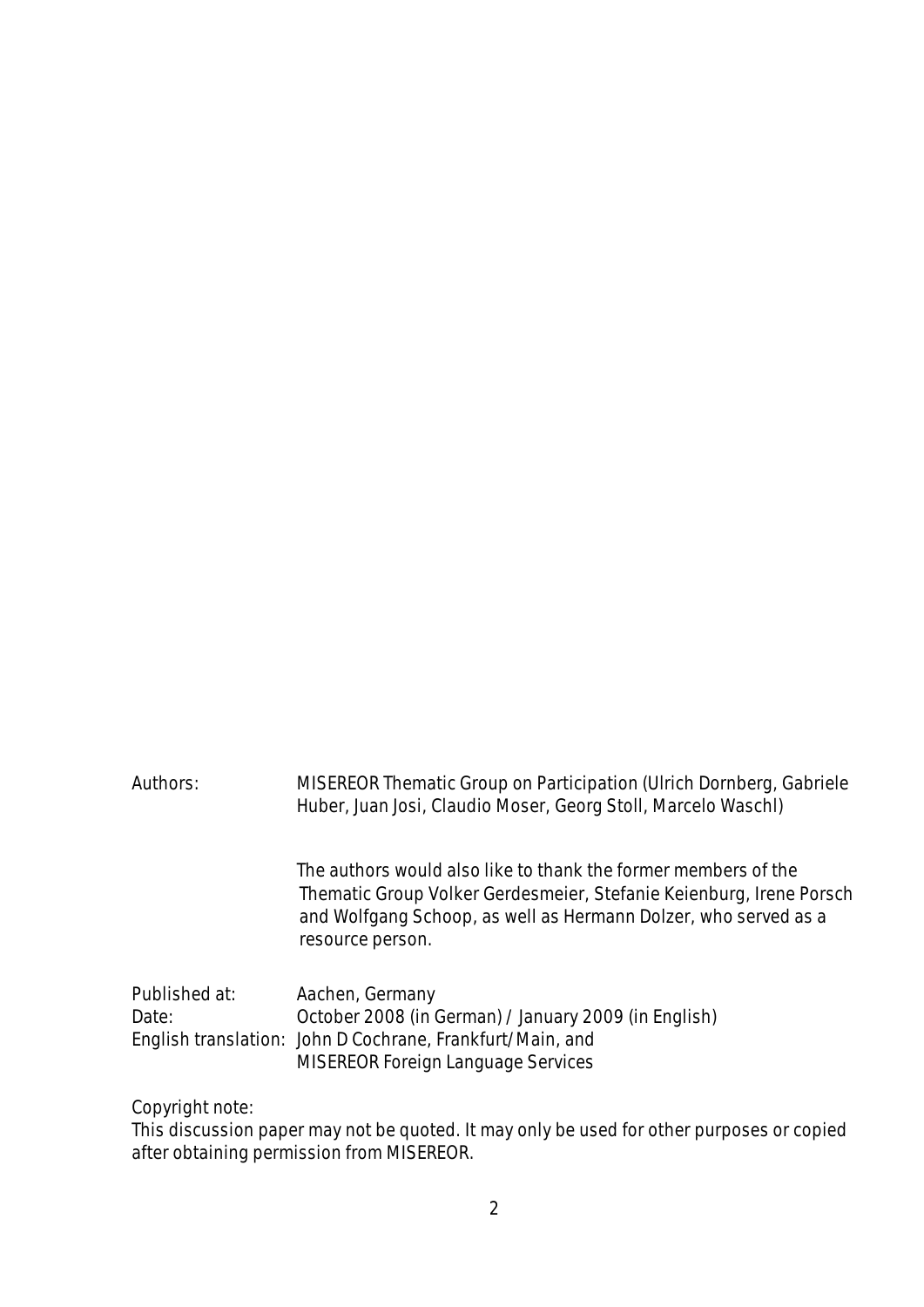# TABLE OF CONTENTS

|                   | Executive summary                                                                                        | 4              |
|-------------------|----------------------------------------------------------------------------------------------------------|----------------|
| $\underline{1}$ . | Preliminary remark                                                                                       | 4              |
| 2.                | Introduction                                                                                             | 5              |
| 3.                | Fundamentals for the promotion of civil society<br>participation by MISEREOR                             | 5              |
| 3.1<br>3.2        | On the understanding of participation<br>Social justice – a guiding principle of Christian social ethics | 5<br>8         |
| <u>4.</u>         | The frameworks for civil society participation<br>of the poor                                            | 11             |
| 4.1<br>4.2<br>4.3 | Social frameworks<br>Legal and institutional frameworks<br><b>External frameworks</b>                    | 11<br>12<br>13 |
| <u>5.</u>         | Participation and poverty alleviation<br>– a mutual interrelationship                                    | 15             |
| 6.                | Participation and the division of roles between<br>the state and civil society                           | 18             |
| 6.1<br>6.2<br>6.3 | The role of the state<br>The role of civil society<br>Conclusions - MISEREOR's options for intervention  | 18<br>18<br>21 |
|                   | <u>Annex: The history of this discussion paper</u>                                                       | 23             |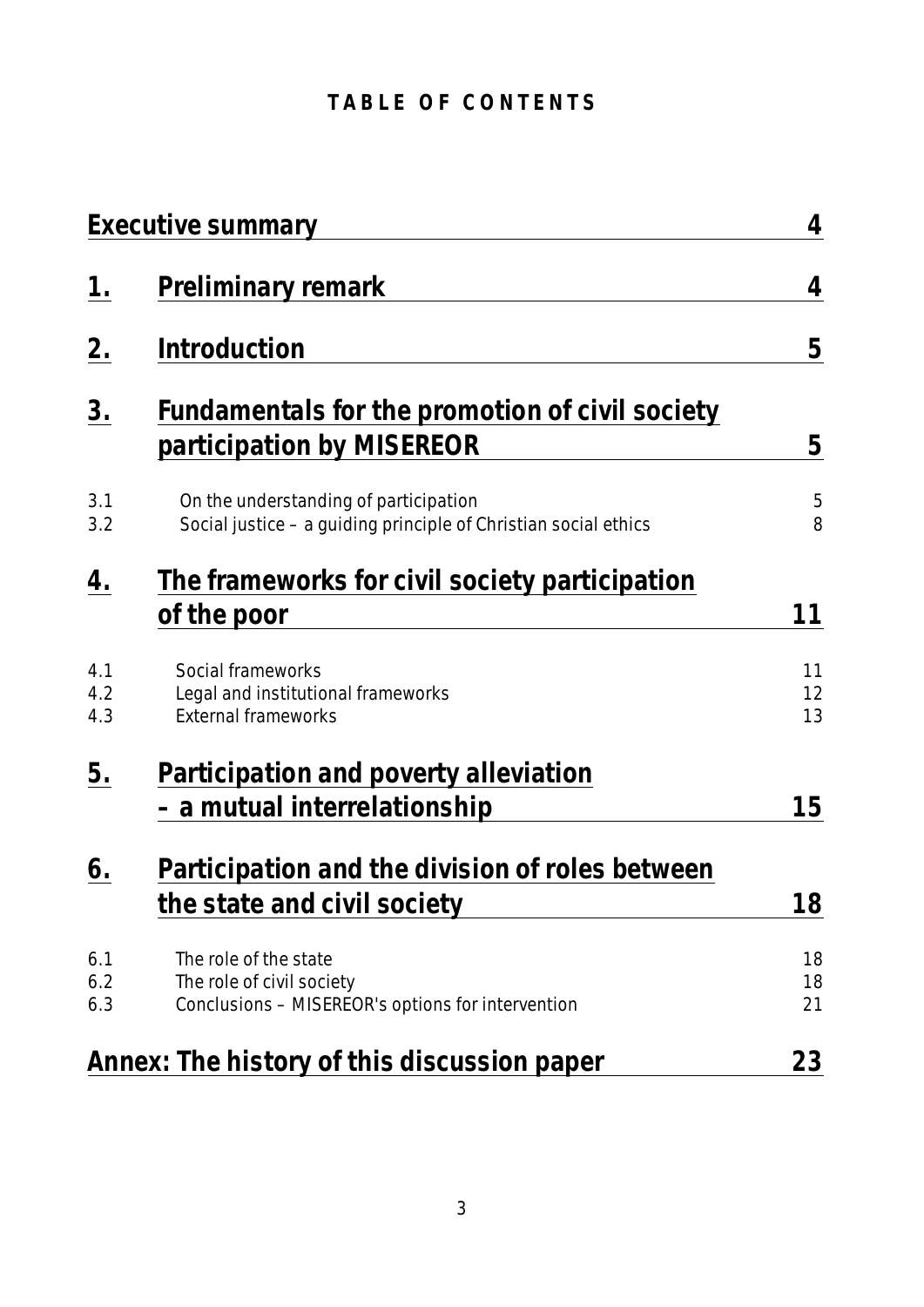# **Executive summary**

MISEREOR has always seen participation of the poor, their access to public services, economic resources and political decision-making processes, as an indispensable element of poverty alleviation. Participation is at the same time a goal, a principle and an instrument of development cooperation designed to sustainably improve the living conditions and the dignity of the poor. This comprehensive understanding of participation is rooted in the call for social justice and the preferential option for the poor, which are guiding principles of Christian social ethics. It is a cross-cutting task both for overseas project work and for our work here in Germany.

When promoting civil society participation of the poor we should remain aware of different levels and degrees:

- Participation can occur in various forms and on various scales: as simple access to information, as monitoring, as consultation, or as binding participation in decisionmaking.
- Participation can take place in projects, and/or can be the designated objective of promotion measures in specially designed projects or traditional sector work. A third area is the institutionalisation and mainstreaming of participation.
- Participation in political processes can take place at the local, regional, national or international level.
- When implementing participation it is necessary to take into account both the social, institutional and external frameworks in place, and the capacities and mindsets which MISEREOR and its project partners bring with them into that situation.

It is always important to establish in dialogue with the partner organisations, and where possible the people concerned themselves, what the concrete possibilities, limits and costs of participation will be. These should then be reviewed as to their effectiveness for sustainable poverty reduction. It will then be possible to incorporate shared values and value judgements into the strategies, agreed objectives and division of tasks, thus making the procedure transparent for all.

# **1. Preliminary remark**

The present discussion paper is designed primarily for MISEREOR staff members and its overseas partner organisations. It aims to help create as broad an understanding and consensus as possible as to how civil society participation of the poor can be conceptualised and implemented as a fundamental cross-cutting task in the work of MISEREOR. Beyond that, we hope that this discussion paper will also be of interest to other (civil society, public and private) development cooperation actors. We thus hope to promote the cause of participation of the poor in development processes, and at the same time to define as clearly as possible MISEREOR's role in relation to other actors.

This discussion paper was prepared by MISEREOR's Thematic Group on Participation in a process lasting several years, in the course of which numerous discussions and consultations were held. $1$ 

<sup>&</sup>lt;sup>1</sup> For a more detailed description of this process, please refer to the Annex.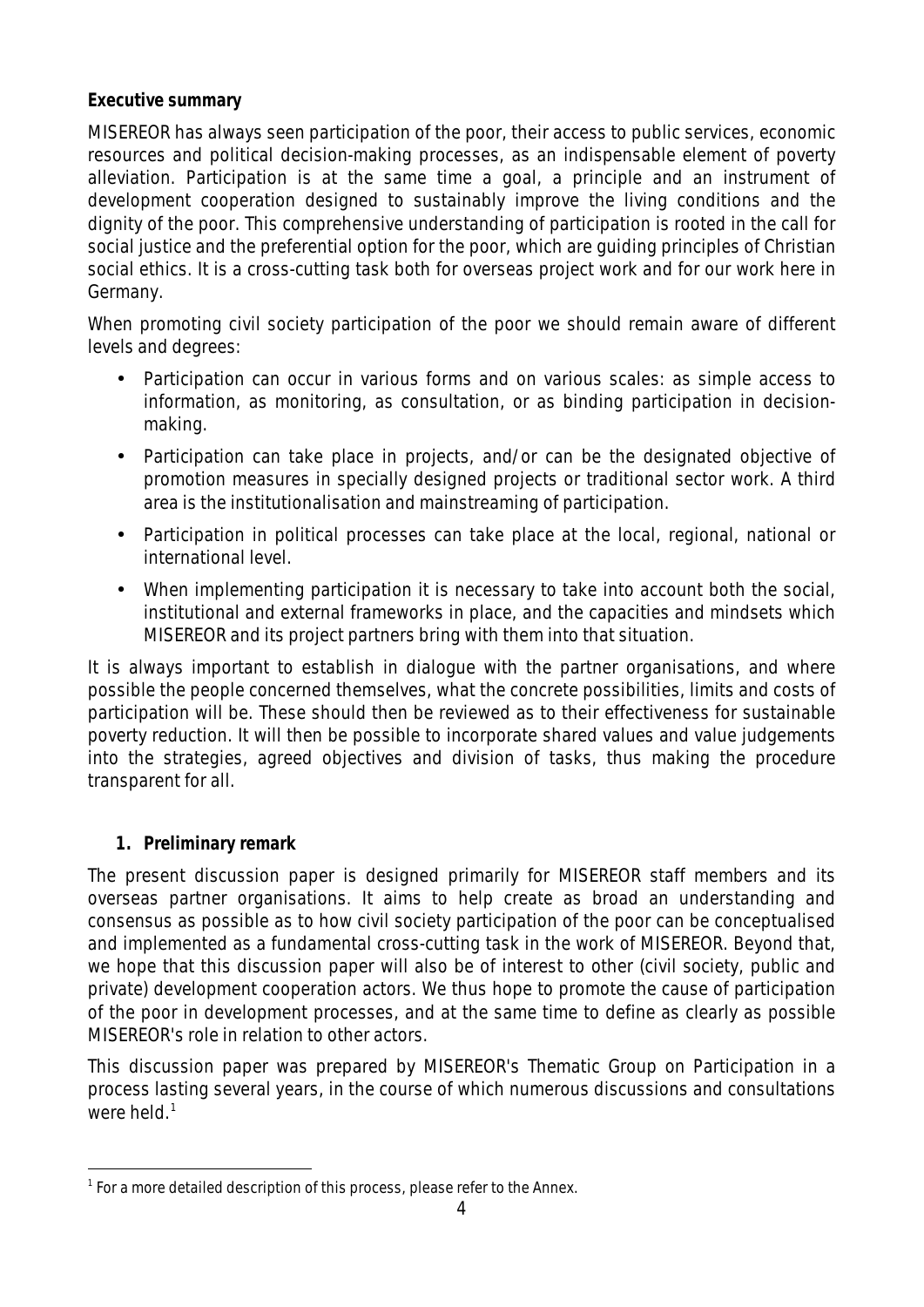# **2. Introduction**

Participation of the poor in economic, social and political development is a core concern of MISEREOR. Working for participation of the poor as subjects of the life of society is therefore an indispensable principle of MISEREOR's efforts to fight poverty. The development maxim of "helping people help themselves", in place since MISEREOR was founded, implies an understanding of development according to which comprehensive human development would be neither desirable nor possible nor sustainable without participation of the poor. This principle is reflected in all sectors of cooperation. Health care, education, water, food, urban and rural development are all areas where participation is practiced, promoted and required, along with expressly political work. MISEREOR's principle of partnership is also founded on this understanding. When MISEREOR supports processes that are to be owned by the poor, the corresponding interventions delivered in partnership must also strengthen this self-help and ownership.

Participation of the poor and the disadvantaged must be fought for and defended. This struggle must be waged at the local, national and international levels as states and civil societies engage and interact in their respective contexts of different economic and political interests and frameworks. What can MISEREOR and its partners in the South contribute to this? Which aspects of their own performance can and should they also be improving in this context? There are no standard, universally applicable answers to these questions. The conditions and scope for effective participation of the poor vary from country to country, and often also within a country. The answers to the question of how poverty reduction and participation can best be promoted must also vary correspondingly. Above all, though, these answers themselves must be sought and found on a participatory basis. Pro-poor and participatory development cooperation can only succeed as a joint learning process.

Promoting civil society participation of the poor and the disadvantaged was and is a heartfelt concern and an exciting area of learning for MISEREOR and its partners in the South. Civil society participation therefore plays a key role for MISEREOR, both in projects and in advocacy work. Much has been achieved in this respect; at the same time, though, numerous difficulties and deficits have also come to light. A critical analysis of project experience, feedback from partners and staff members, as well as engagement with the international debate also make it clear that civil society participation is a complex theme with numerous links to other areas. We, the members of MISEREOR's Thematic Group on Participation, have attempted to take adequate account of this complexity without losing sight of the core issue for this discussion paper: the role that civil society participation can and should play in MISEREOR's pro-poor development cooperation, in order to help sustainably improve the lives of the poor.

- **3. Fundamentals for the promotion of civil society participation by MISEREOR**
- **3.1 On the understanding of participation**

Participation means more than just being involved in technical problem-solving. It is a basic political demand that applies at all levels of (global) society: from urban municipalities and village councils to central government, from national parliaments to international institutions such as the International Monetary Fund, from political parties to trade unions, associations, women's organisations and human rights groups. Civil society participation means that all citizens (Latin: civis) as a matter of basic principle have the same right and the same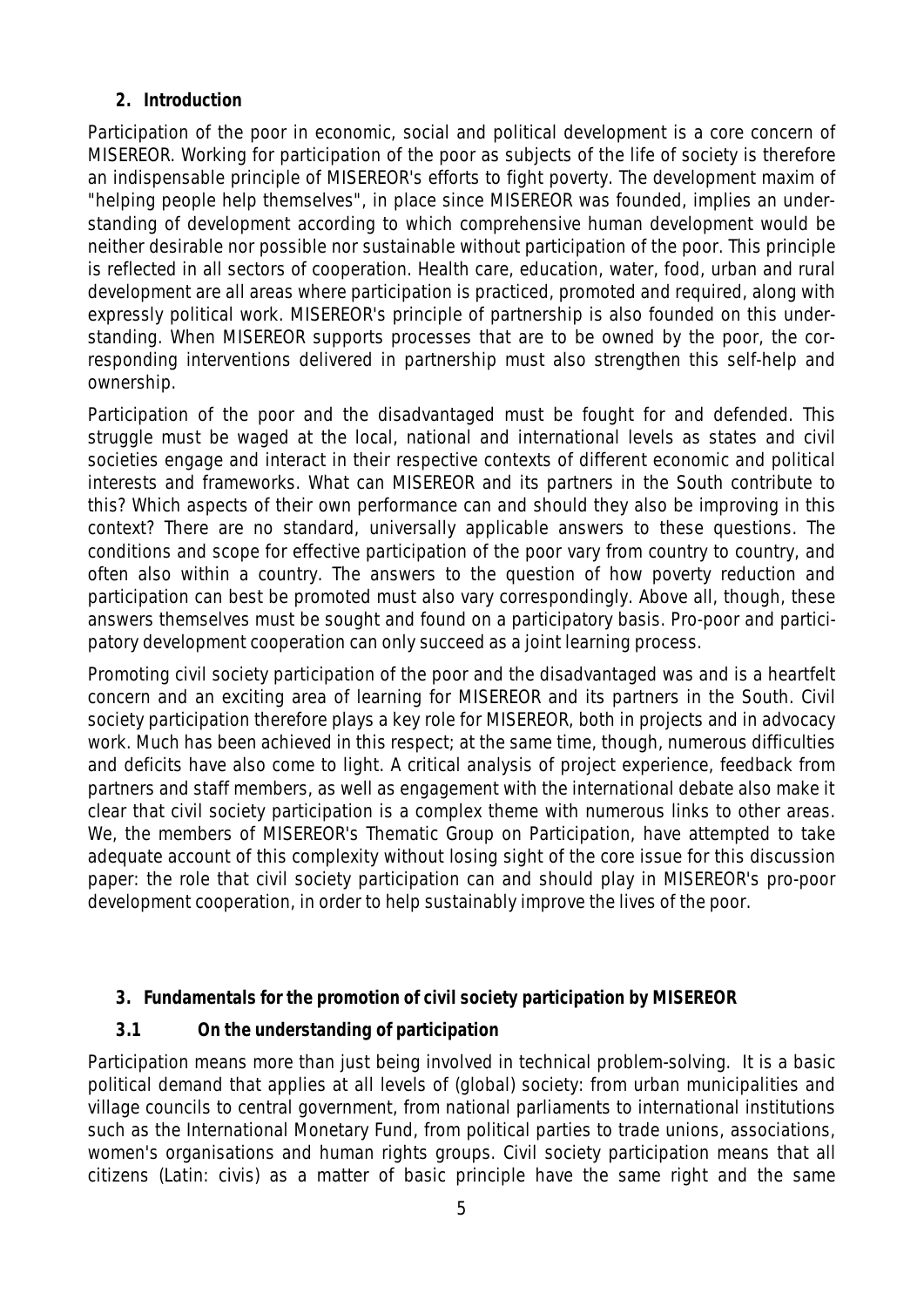obligation toward the common good to play an active role in helping shape and develop their polity. The ability to exercise this basic right and the responsibility that goes with it helps define the dignity of the human being as the subject of her history. On this understanding, "participation" means participation not only in state institutions, but also in other social spaces such as free media, social movements and non-governmental organisations (NGOs). What remains key here, however, is a basic orientation of citizen participation toward the common good. This means we need to distinguish civil society from particular economic interests: private-sector organisations are not included in the term "civil society", even though they are not state actors. This distinction is important, because the term "non-state actors" is often used in the development-policy debate without any such distinction being made.

Participation can be practiced in various forms.

- In order for people to be able to participate in political processes, certain elementary preconditions must be in place. **Access** to these preconditions (basic needs, education, transport, means of communication etc.) must in principle be guaranteed for all, and this in itself already constitutes a basic form of participation in societal life.
- A further basis for meaningful participation is **transparency** and access to publicly relevant information. This is the only way in which political processes can be subjected to public scrutiny, and in which citizens can be enabled to participate in political debates and develop their own (contrary) positions. To insist on transparency of political decision-making and benefit from it for critical scrutiny and debate constitutes another fundamental form of participation.
- Participation in political processes can be translated into reality in a variety of ways, e.g. through the media or through public consultation processes. **Consultative processes** of this kind can even be prescribed, as is the case for instance with Poverty Reduction Strategy Papers (PRSPs).
- A further step is mandatory **participation in decision-making processes**. At this interface between the constitutionally legitimated competences of publicly mandated agencies, and civil society, special care must be taken to ensure that responsibility and representativity are clearly assigned to the appropriate decision-makers.
- Finally, numerous civil society organisations participate in public life by **performing tasks for society**. This can take place with support from the state, or independently thereof.

Civil society participation is neither one-dimensional nor static. The above-mentioned forms may overlap or may exist independently of each other. In projects, and in relations with project partners in general, it is therefore important for MISEREOR to ascertain in each individual case which form of participation is meant, and what expectations the participating actors have. From MISEREOR's perspective it remains crucial that civil society participation should enable the poor and the excluded to assume an active role within the society of which they are a part, and help shape and determine its political processes. This will not always be fully possible for all from the outset. Participation itself develops as a process. In each instance MISEREOR must therefore itself ascertain the time frame, and raise this issue in dialogue with the partner(s): What level of participation is already in place, what level would we like to achieve within what time frame?

Those who wield power often prevent or instrumentalise the active participation of citizens. And the poor in particular lack opportunities to participate in the decision-making processes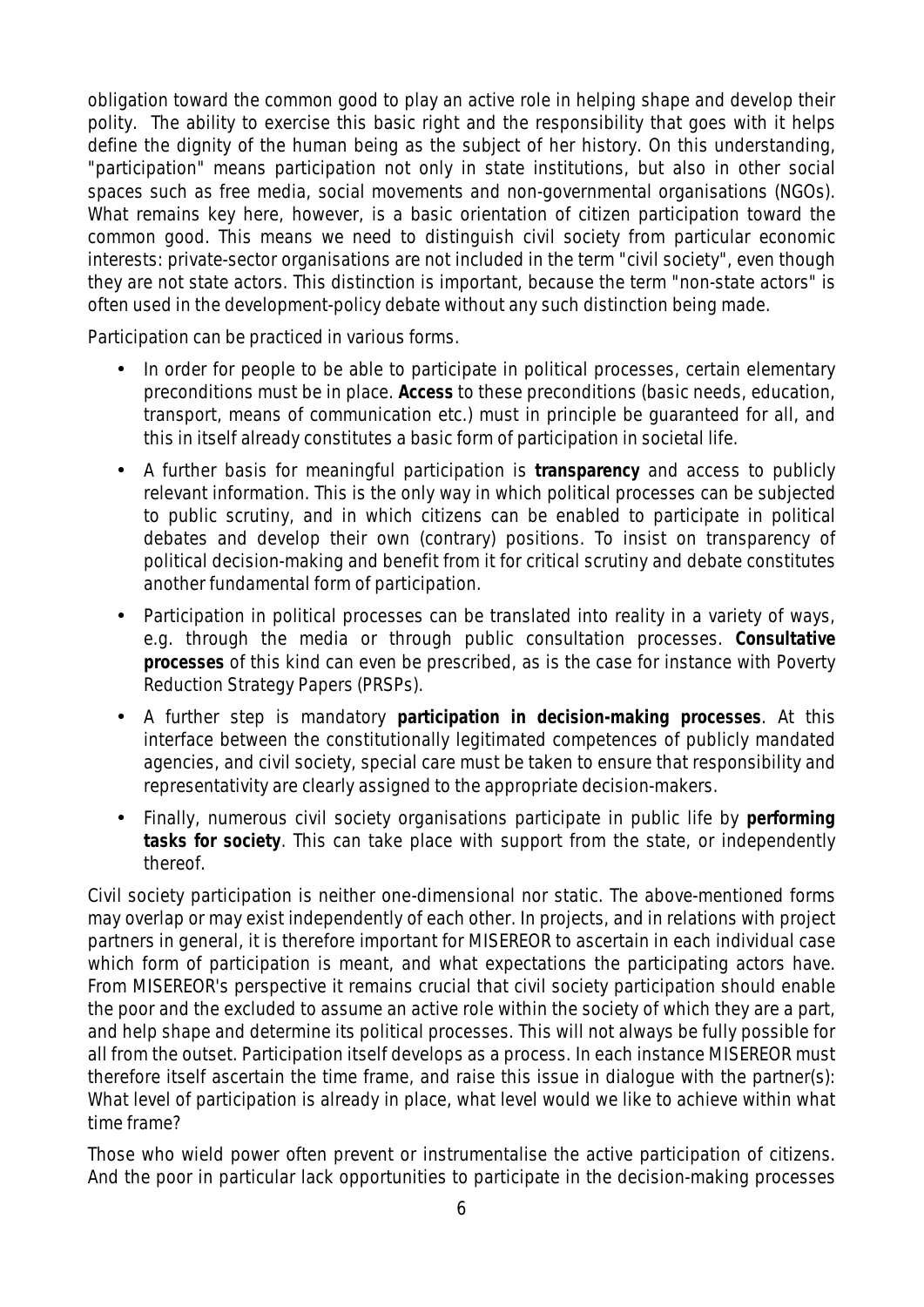that are of such importance for their lives, even where they make up the majority of the population. Participation reaches its limits: externally, wherever its scope is constrained, but also internally, wherever it would be inappropriate, inopportune or even counterproductive. Engaging with these external and internal limits is part of the process of participation. How much (and whose) time and money is participation for instance allowed to cost? How much specialist expertise is needed for meaningful participation? How are conflicts of interest and imbalances of power resolved on a participatory basis? Who determines the methods and limits, the degree and the nature of participation in each individual case? Who decides whether participation has taken place merely pro forma or "in reality"? If the poor are to be the agents of their own sustainable development, then it is they who will need to invest their limited resources of time, energy and labour, and often also take risks. They should therefore also be the ones to determine the limits and risks of participation, and how they face these.

To support these processes within a society it is absolutely essential to help strengthen the organisational capacities, the political awareness and the professional expertise of poor sections of the population. Civil society actors and non-governmental organisations, social movements and Churches have an important role to play here: They support the poor in articulating their concerns and asserting their demands vis-à-vis those in political power.

Not least, participation also means equal participation by women and men. In the past, however, efforts to reduce women's poverty and marginalisation have failed to produce satisfactory results. In the global context, women constitute the largest group whose full human rights are being denied. In some countries this discrimination occurs blatantly. In others, while the constitution does lay down equal and full rights for women, legislation does exist - especially in family and inheritance law - that contradicts these declarations. Economic and family dependencies prevent women from taking an active stance and demanding their rights. A targeted promotion of the organisation of women can help create an enabling framework for a growing political engagement by poor and marginalised women. Women's organisations are therefore key players in the promotion of women's rights, democracy and civil rights. Women's presence in grass-roots organisations and decision-making bodies has increased within the sphere of influence of many projects. However, to date barely any strategies are in place to systematically "engender" spaces for political participation.

Based on a distinction made in German official development assistance<sup>2</sup>, civil society participation in the context of MISEREOR's practical work can also be divided into three categories:

a) **participation in processes at the level of projects**, including project planning, implementation, monitoring and evaluation;

b) projects that aim explicitly to promote active **participation by citizens in political decisionmaking processes**, to a growing extent also in traditional sectors such as rural development, habitat, health or education where participation is seen as a key factor for partner-owned and partner-driven development;

c) the mainstreaming of participation in **regulations, laws and institutions** that can create enabling frameworks guaranteeing efficient and sustainable popular participation.

In this sense, participation is both a **goal** of development-policy action and a **principle** and **instrument** of poverty reduction and democratisation.

<sup>&</sup>lt;sup>2</sup> Cf. GTZ: Sector Project Mainstreaming Participation (eds.), Promoting participatory development in German development cooperation – from a guiding vision to practical development work, Eschborn: GTZ 2006, 10ff.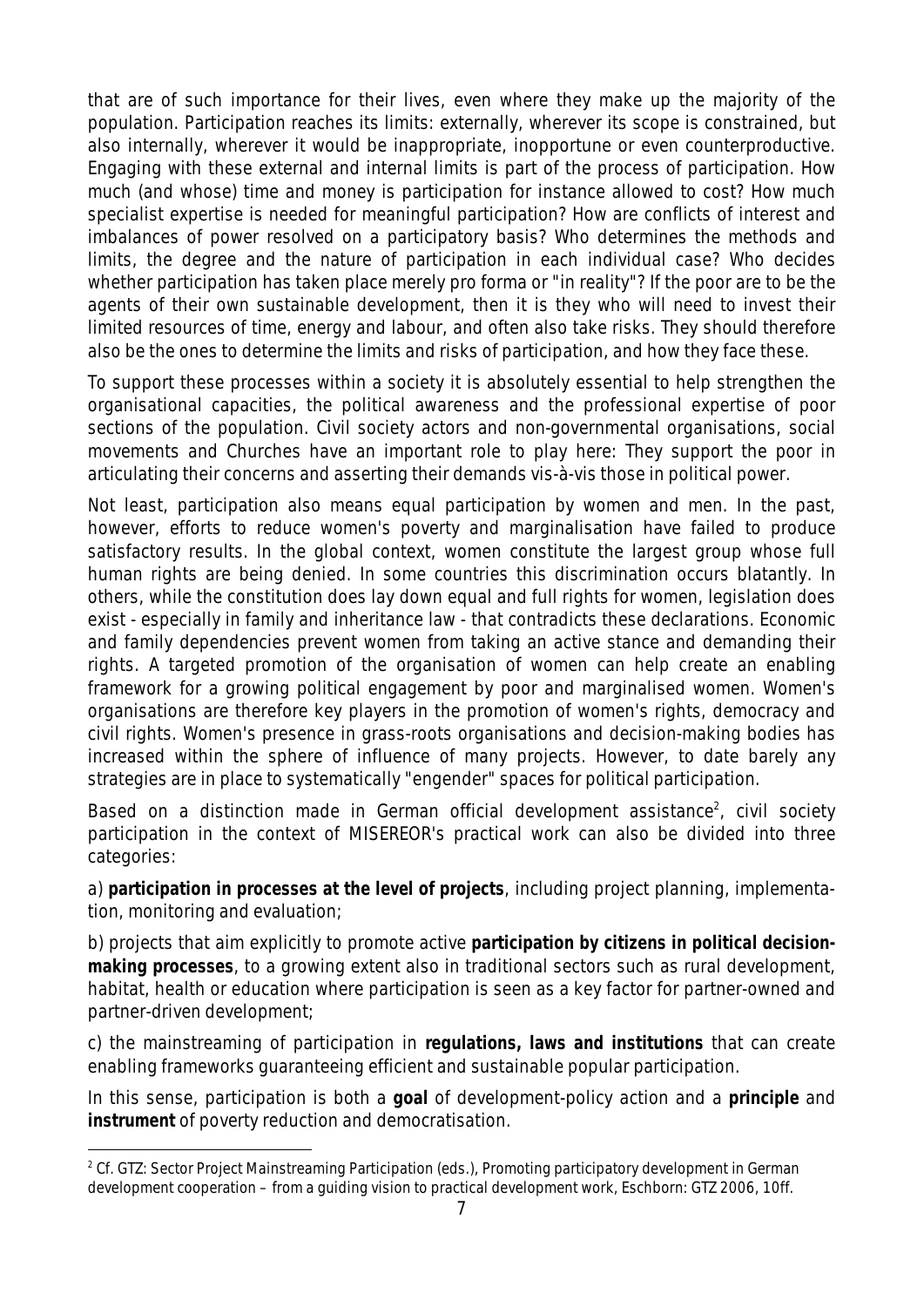**3.2 Social justice – a guiding principle of Christian social ethics**

MISEREOR sees its work for the participation of the poor and disadvantaged as the political extension of its original motto of "Helping people help themselves". MISEREOR's work therefore aims to help enable the poor to harness their potential for their own development and that of their fellow human beings, and channel it into the political development processes of their societies. These activities for empowerment target both the poor and the marginalised themselves, and the frameworks and conditions under which they live. Poor people can and must become the agents of their own history. This includes both participating in social and political processes, and sharing in the goods and opportunities afforded by a society (e.g. access to education). This goal remains in place, even where frameworks and conditions are not conducive to achieving it. The call for opportunities to participate in society's processes means that citizen participation is not only a matter of individual ethics, but is also relevant at the level of society and institutions. Participation is therefore also a matter of Christian social ethics.<sup>3</sup>

This begins with the fundamental call for social justice. Christian social ethics understands social justice as the comprehensive justice that is measured by the "common good of all". A society possesses a social order oriented toward the common good when it respects the criteria of personhood, solidarity and subsidiarity. In this context, social justice is thus the guiding principle of "participation".<sup>4</sup> Contributive justice should be understood here as an integral component of social justice. Participation of the poor does not, however, automatically guarantee an orientation toward the common good. Here too we can anticipate selfishness on the part of both individuals and groups, and the problem persists of how longterm issues can be addressed in the interests of future generations. However, since it is a characteristic feature of poverty that poor people, unlike the rich and powerful, are unable to assert their interests appropriately, while participation of the poor may not be a sufficient condition for social justice, it is a necessary one.

For the first time in the history of Catholic social teaching, the "Compendium of the Social Doctrine of the Church"<sup>5</sup> published in 2004 devotes a whole chapter to the issue of participation:

<sup>&</sup>lt;sup>3</sup> The call for fair participation made by Christian social ethics "is based on the Biblical understanding of the human person, according to which God made man and woman in His own image, so that they could participate in His Creation. For this crucial reason, all people on earth (the entire human family) are bearers of fundamentally equal dignity by virtue of having been made in God's own image. On this basis the human person is the subject, the creator and the end of all social institutions, which is why every person is entitled to participate in social, economic, political and cultural activity." Yohannes Ghebremedhin, Beteiligungsgerechtigkeit für Sub-Sahara-Afrika im Prozess der Globalisierung, Hamburg 2003, 455 [Quote from "Fair participation for sub-Saharan Africa in the globalisation process" rendered into English by the present translator.]

<sup>4</sup> Social justice understood as comprehensive justice can be broken down further into four constituent elements: commutative justice, contributive justice, distributive justice and procedural justice (cf. Arno Anzenbacher, Christliche Sozialethik. Einführung und Prinzipien [Christian social ethics. Introduction and principles], Paderborn 1997, 221-223, quote rendered into English by the present translator).

<sup>5</sup> Pontifical Council for Justice and Peace, Compendium of the Social Doctrine of the Church. The English and Italian original versions of this document, also known as the "Social Catechism", were published in October 2004.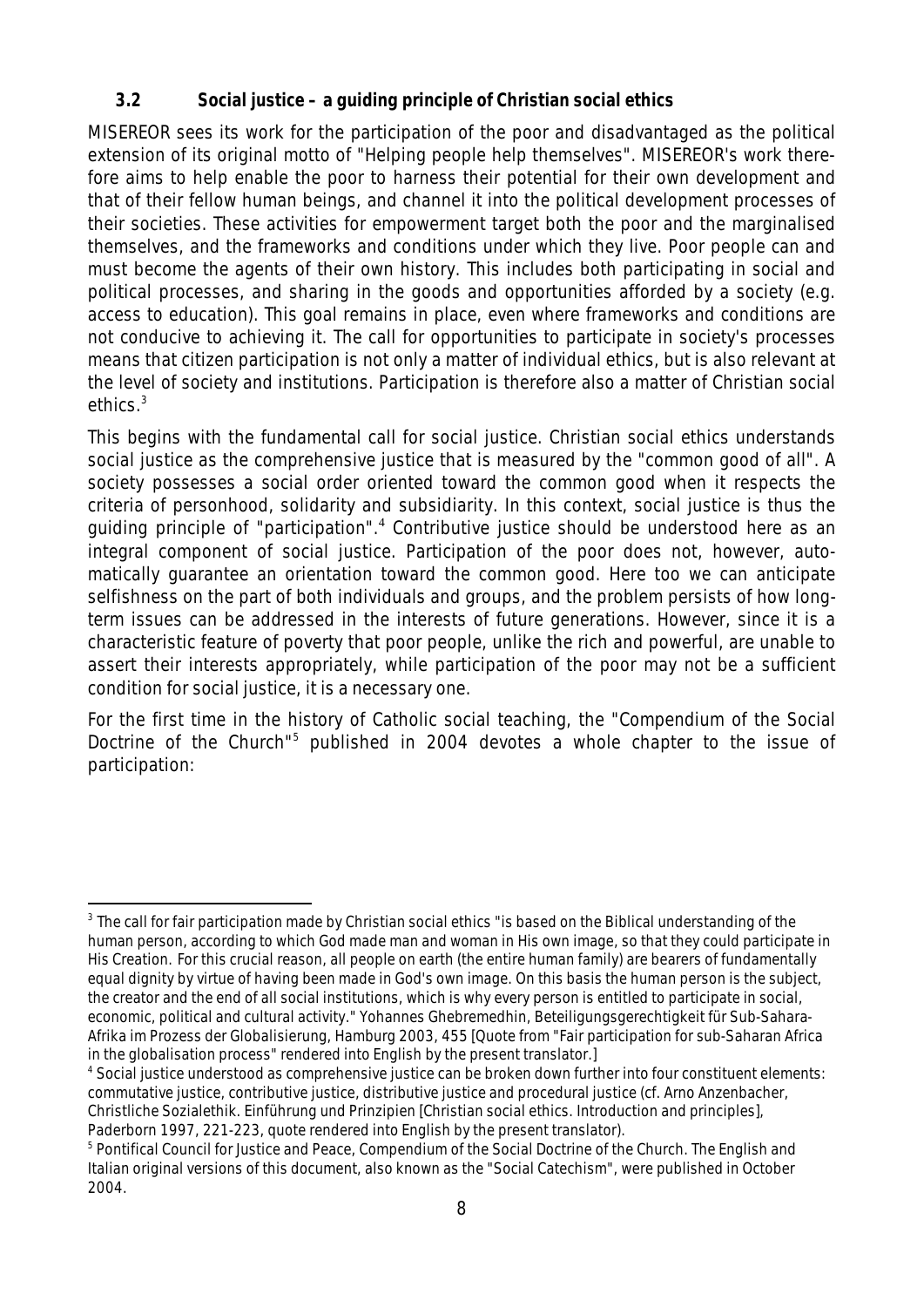"The characteristic implication of subsidiarity is participation, which is expressed essentially in a series of activities by means of which the citizen, either as an individual or in association with others, whether directly or through representation, contributes to the cultural, economic, political and social life of the civil community to which he belongs." (Compendium, No. 189)

Rights of participation are called for both at the level of individuals (citizens, both women and men alike), and at the structural level (the state and society):

"Participation can be achieved in all the different relationships between the citizen and institutions: to this end, particular attention must be given to the historical and social contexts in which such participation can truly be brought about." (Compendium, No. 191).

A further key point of reference for the understanding of participation from the perspective of Catholic social teaching is the "preferential option for the poor". The life situation of the poor is characterised by a lack of participation, which means their human dignity is compromised. In this context, participation includes not only the dimension of securing a material livelihood, but also the political, social and cultural dimensions. "The option for the poor highlights the fact that material poverty should be considered the strongest and most degrading form of lack of participation."<sup>6</sup> MISEREOR's understanding of participation in the sense of Christian social ethics with its preferential option for the poor draws attention to the fact that not only the protection of basic political rights, but also the securing of material livelihoods are highly relevant enabling conditions for participation.

Christian social ethics analyses and evaluates social, political and economic structures and interventions, judging them by their consequences for the weakest sections of society, and the fairness of the opportunities for participation which the society offers those groups. This key role of participation also means that pro-poor changes must be achieved together with the poor, and not just "for them". This, incidentally, is something that applies not only to development cooperation with people in the South. In Germany too there are numerous areas where MISEREOR can become involved in activities for more just global development, without neglecting its core mandate.

Conclusions:

- MISEREOR should **make transparent in dialogue with its partners** its understanding of participation as a cornerstone of pro-poor development cooperation, as well as the fundamental principles which underpin that understanding. This is the only way in which to develop and agree on an adequate basis of shared values and joint objectives, into which specific measures can be appropriately integrated and their effects monitored and assessed.
- MISEREOR should conduct this dialogue on values and principles openly and sensitively as an **intercultural dialogue**. Basic ethical attitudes and convictions often have an enormous impact, without the actors concerned being explicitly aware of them. This can very quickly lead to misunderstandings and conflicts. At the level of instruments and measures to implement joint goals, however, intercultural expertise is essential.

<sup>6</sup> Anzenbacher, 206.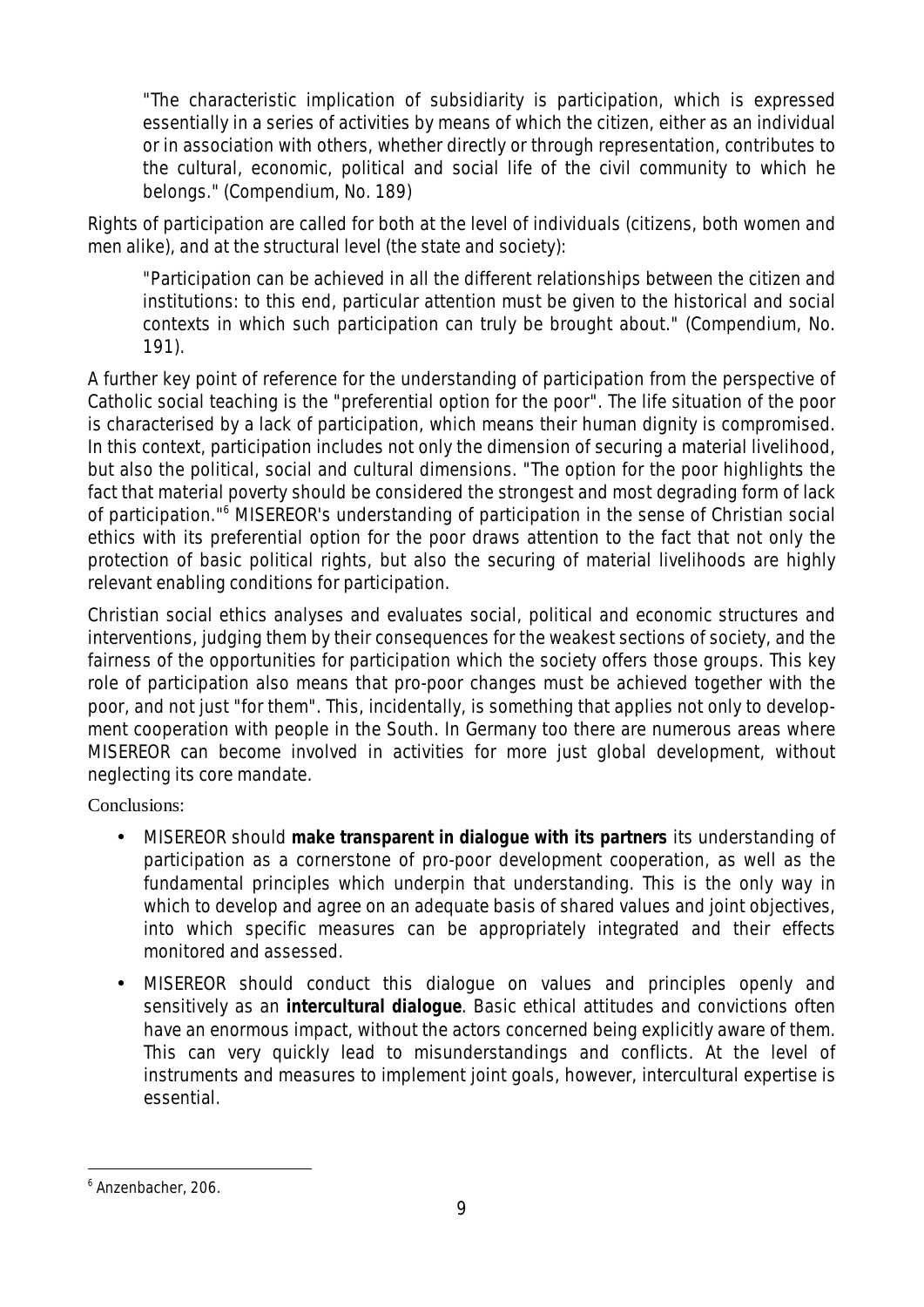- MISEREOR should continually **review** its own work to ascertain whether participation of the poor is given due consideration not only in the organisation's objectives, but also in its own internal processes and structures. The same also applies to the work of the partners in the South.
- MISEREOR should actively **advocate its understanding of participation in the development-policy debate**, which is otherwise often reduced to economic or technocratic aspects.
- MISEREOR should put to good use in its **work in Germany** its experience gained in cooperation and dialogue with partners in the South in the context of participatory social development.

#### **INDIA - participation of women**

When helping develop and network self-help groups, the development agency **Swayam Shikshan Prayog (SSP)** in the Indian state of Gujarat attached priority to the empowerment of these target groups, to enable them to participate actively and self-reliantly in decision-making, planning and implementation of local self-governance ('Panchayati Raj'). It is stimulating local learning processes, in order to reduce dependency on external consultancy and financial inputs in the long term.

SSP utilises social crises as an opportunity to break down social barriers, especially in the context of gender, but also in relation to the caste system. By carefully focusing the work on women, in the course of the post-earthquake reconstruction activities in 2001, SSP succeeded for the first time in involving women, most of them poor and from low castes, in the planning and implementation of governmental emergency aid programmes. This enabled them to break out of their social and economic isolation. By organising women in a way that cut across boundaries of caste and religion, it was possible to loosen the hitherto strict social and geographical separation of members of different castes and religions.

In the Indian context women's participation is not automatic and does not go unquestioned, especially where access to political decision-making and resources is at stake, which is reserved exclusively for men and dominant sections of the population. Women who previously barely ever left their houses have for the first time actively articulated and asserted their concerns and needs in the development process. They are also raising awareness and an understanding of the need for development in their villages (e.g. on water, sanitation infrastructure). As a result, development problems are now being seen and addressed in their full complexity, which has significantly raised the effectiveness of measures.

SSP is supporting women's empowerment by promoting their increased participation in politics and development. Since the legal scope for women in public office was increased, SSP has supported the candidature and election of women from poor and lower-caste sections of the population to institutions of local self-government, as well as to local development committees. This support goes beyond conventional training (information and advice on rights, formal criteria for candidature etc.). Women's groups are required to form strategic alliances and coordinate joint activities with the elected municipal representatives, in order to ensure that development problems really are being addressed from a women's perspective, and that more money and resources are being channelled into pro-poor areas.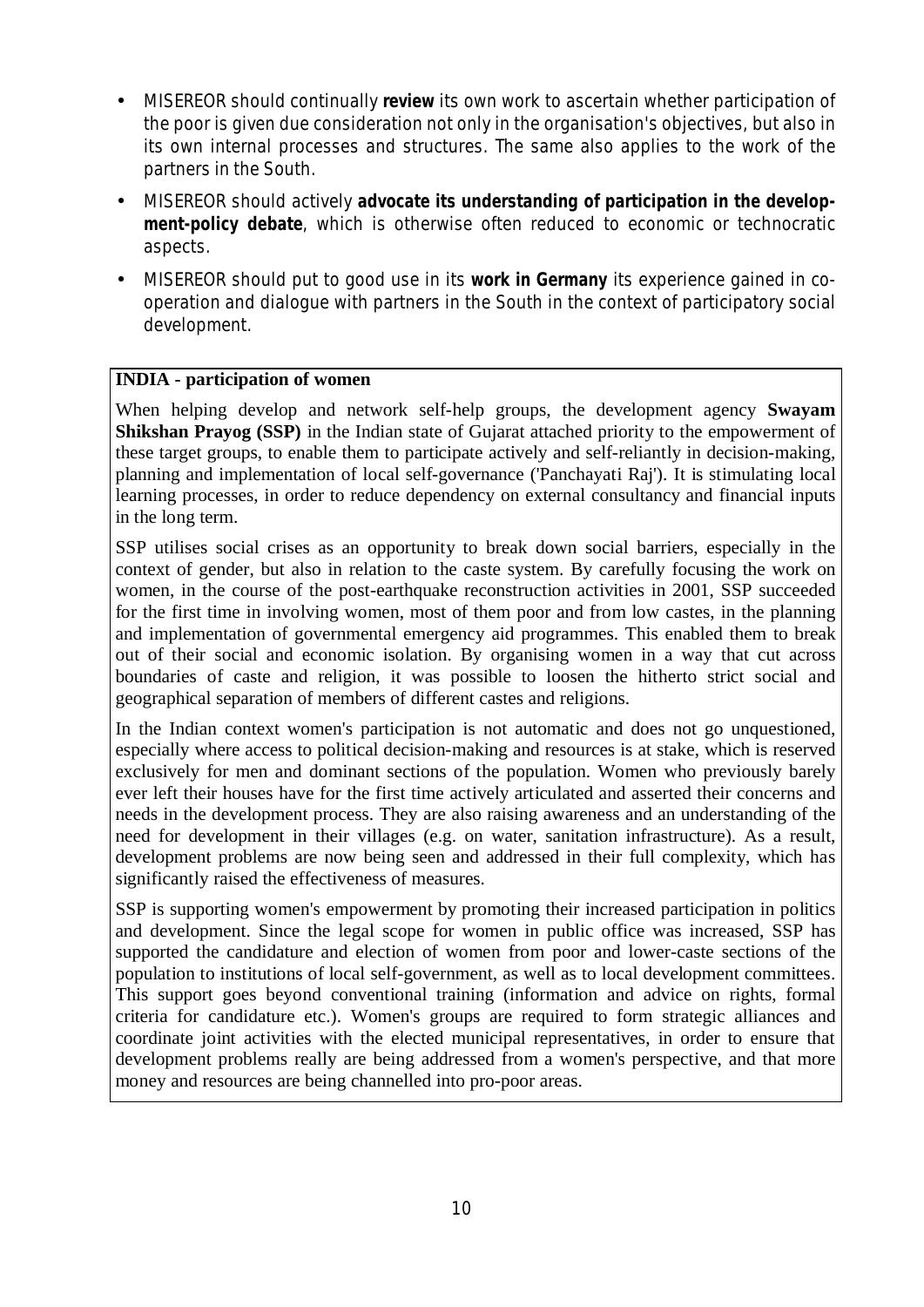**4. The frameworks for civil society participation of the poor**

The scope for poor people as citizens of their society to obtain a hearing and articulate their interests is to a large extent dependent on conditions that are beyond the scope of their influence or will. Nevertheless there is no clear causal link. Enabling frameworks do not automatically lead to more and improved participation, nor do unfavourable frameworks make all participation impossible from the outset. These are the frameworks within which MISEREOR's actual target groups, and the partner organisations with which MISEREOR cooperates (which are occasionally sometimes part of those target groups), as well as other groups that are significant either for strategic alliances or as opponents, operate. A joint analysis and evaluation of these frameworks by MISEREOR, its partner organisations and target groups is therefore essential, in order to obtain a detailed picture of the conditions affecting civil society participation of the poor, which remains a lasting basic concern.

# **4.1 Social frameworks**

The term "social frameworks" denotes broadly the milieu in which participation can or does take place. In some areas these frameworks are organised, regulated and institutionalised by the state, and in others they exist independently of state organisation.

**Economic conditions** determine to a high degree the scope for civil society participation. Anyone who lives in great material poverty and has no access to vital resources faces a daily battle for survival that leaves little room for participation in political processes. On the other hand, an executive that does not have its economic base in democratically legitimated fiscal revenues, but in its power of disposal over national resources (rent economy), feels little sense of accountability toward its citizens. In any political system there is a risk that economic power will enter into close, often informal and corrupt relationships with political power – at the expense of citizen participation and economic participation by the majority of the population. Another close relationship between economic and political conditions exists in the context of gender relations. Here, economic and political disadvantage often go hand in hand. Having said that, economic conditions that lead to gaping inequalities in a society can lead to its political legitimacy being called into question, thus generating a strong, albeit often conflictual impetus toward civil society participation.

**Cultural factors** also play a key role in enabling or disenabling civil society participation. This once again becomes strikingly obvious in the gender context, where the ascription of fixed roles makes (usually women's) active participation in public life either more difficult or absolutely impossible. Culturally reinforced borderlines that lead to the exclusion of entire sections of the population can, however, also be tied to numerous other distinguishing features: religious or ethnic affiliation, language, skin colour, place of origin etc. Examples of this include the caste problem in South Asia, or ethnic discrimination in some African countries. Conversely, however, cultural traditions can also strongly support citizen participation, for instance by making peaceful conflict resolution mechanisms available or by ideologically underpinning basic democratic values.

Another important set of frameworks are the **sectors relevant to basic social protection such as education, health and nutrition**. Education in particular is a key prerequisite for participation in political processes. As with economic frameworks, social frameworks can also work in either of two ways: poor social conditions can have a stifling effect; but they can also nurture civil society participation, for instance when homeless people organise themselves and call to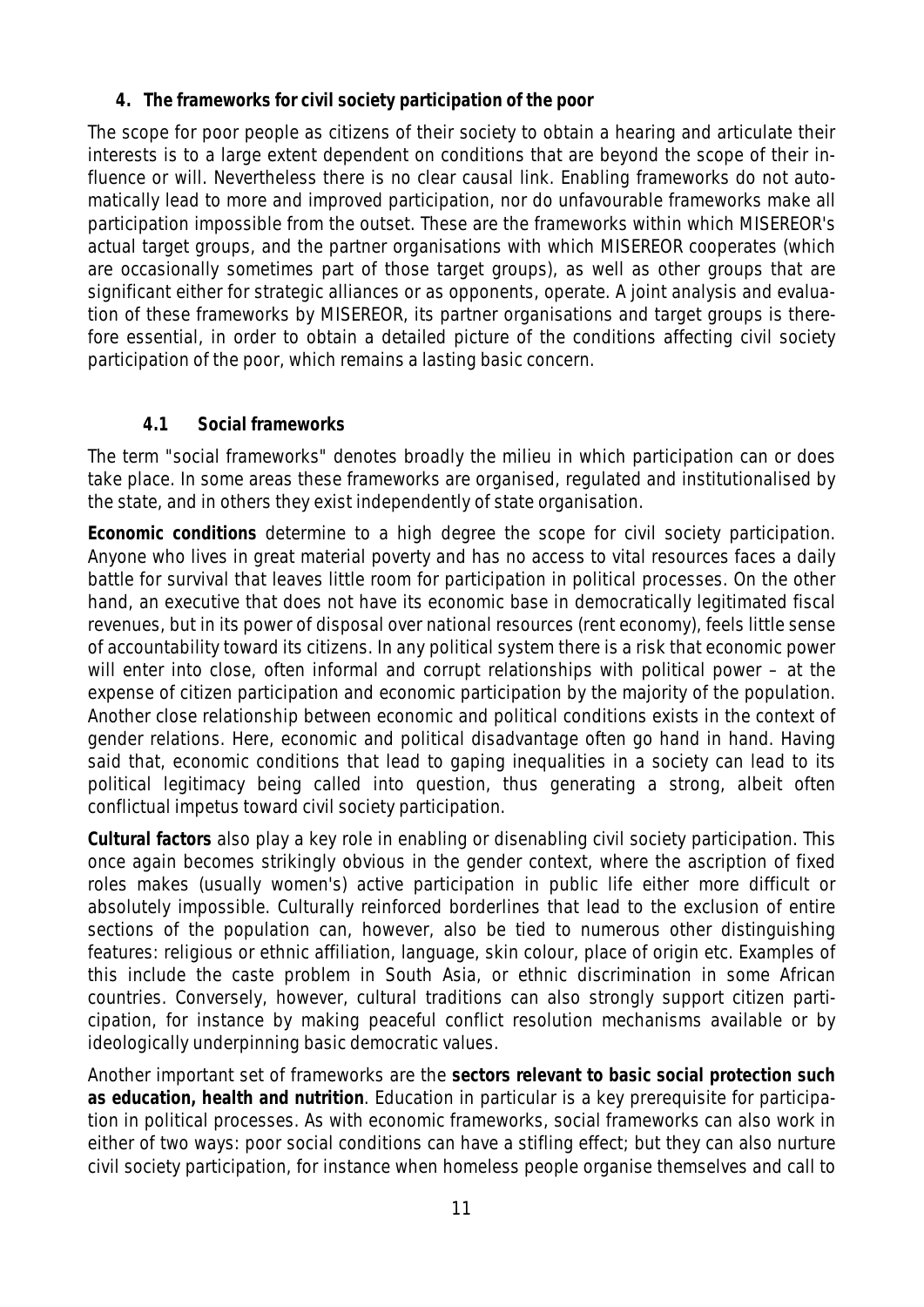account those who hold a corresponding public mandate. In MISEREOR's sector-specific project work this is the kind of dynamic we seek to help achieve, and which time and time again our partners succeed in achieving.

Also to be taken into account as an important factor affecting citizen participation are **political frameworks**. For instance, the understanding of participation in place in a state with a communist tradition will differ from the understanding in place in a (former) military dictatorship. What spaces or forms of articulation for civil society participation exist or are emerging? Is there for instance a tradition of non-governmental organisations already in place in a country? Do groups exist within the government who are more open to participation by civil society than the rest of the government? Another important issue is informal power relations: who holds which key positions of power: influential families, traditional leaders, the military, religious communities, major foreign investors etc.?

# **4.2 Legal and institutional frameworks**

In contrast to social frameworks, legal frameworks are institutionalised and enforceable at a fundamental level. They are more formalised than social frameworks, and as a rule fall within the sphere of the state. This is why they also presuppose in the very first instance a functioning state. The problem of failing states (e.g. Somalia) demonstrates that without a functioning state, it is virtually impossible to guarantee such a framework. Yet even in functioning states a distinction needs to be drawn between existing rights on the one hand, and their enforcement on the other. The rights and institutions that are important for civil society participation include for instance:

- freedom of opinion
- freedom of assembly
- the rule of law (independent judiciary, institutions of state accountability etc.)
- democratic legitimation of the establishment and exercise of state power
- public transparency of relevant information.

A lack of political will, excessive bureaucracy and incompetence on the part of public authorities and the judiciary can, however, undermine such rights that exist at the formal level. Since this is often the case, the protection and enforcement of legal frameworks for civil society participation merits just as much attention as their formal existence. As well as a vigilant civil society, institutions are required to effectively ensure that these frameworks are upheld. It is often helpful when this protection takes place under the eyes of an international public (peer reviews, external election monitoring etc.).

The abuse of public power and authority for personal gain undermines the orientation of legal prescriptions and public institutions toward the common good, thus corrupting the basis for social cohesion. The prevention and control of corruption is therefore one of the key areas of civil society participation. In a corrupt system, formal rights of citizen participation lose their meaning, because they can be evaded at any time.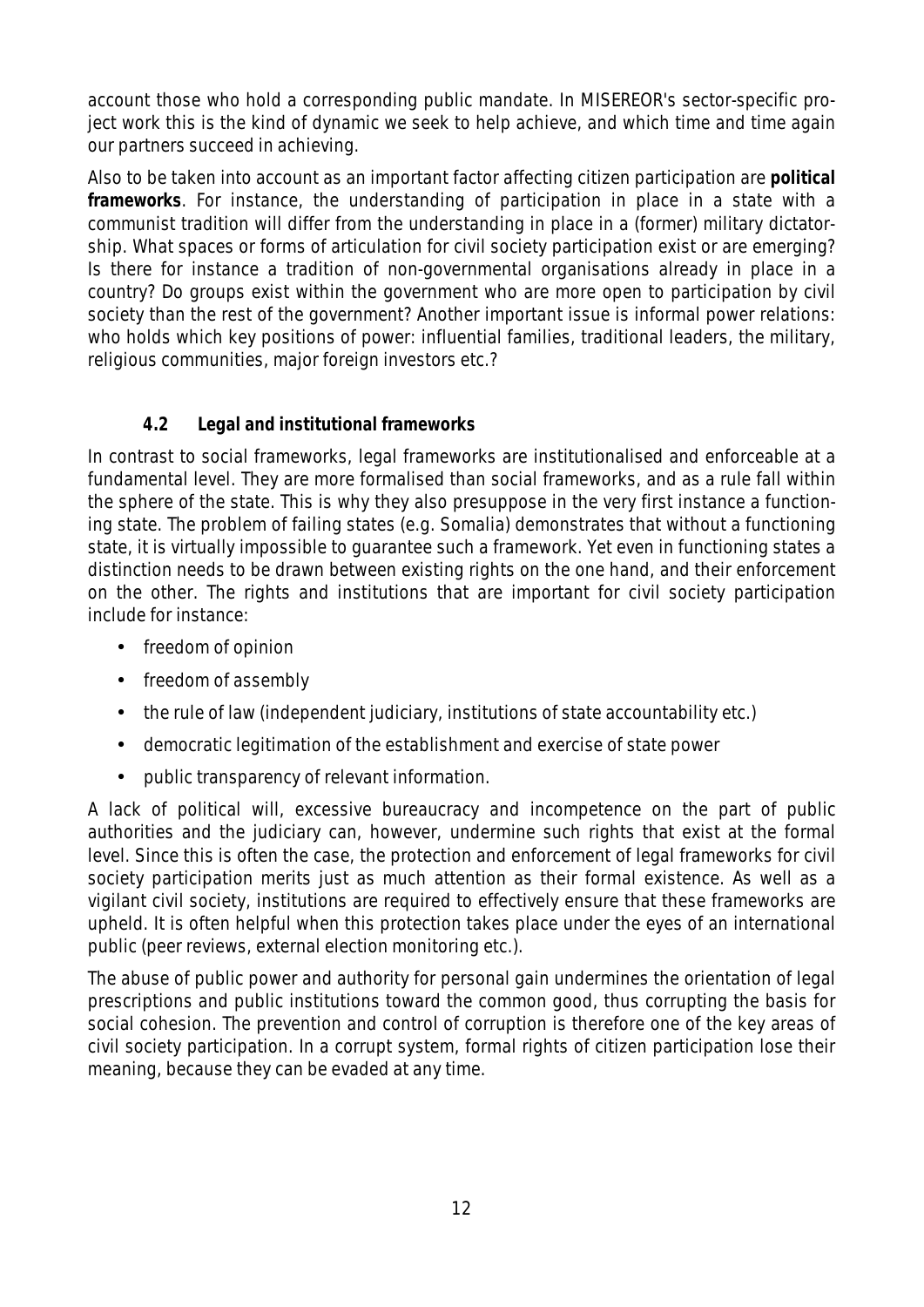# **4.3 External frameworks**

As well as the conditions within a country, there are also conditions in place outside it that influence scope for participation. Powerful **neighbouring states and regional hegemonic powers** can exert considerable political pressure on governments, as a result of which the scope for civil society participation is reduced considerably. The "back yard" policy of the USA in Central and South America is one familiar example of this. Political pressure can, however, also come from within unstable neighbouring countries, e.g. as a result of refugee flows or the risk of local civil wars spreading.

For many developing countries, dependency on **multilateral and bilateral donors** also has consequences for democracy and civil society participation. During the Cold War period this dependency was used by the respective blocs primarily to protect their own spheres of influence – with largely negative effects on democracy and civil society participation. The picture has since become more complex. On the one hand, good governance has assumed an increasingly prominent role in the shaping of development cooperation among the traditional actors such as World Bank, the EU or the G8. On the other hand donor dominance and political and economic opportunism still determine the picture. As a result many recipient governments are more accountable to their donors than to their own citizens when it comes to policy, and especially economic policy.<sup>7</sup> Furthermore, in emerging economies such as China, South Africa etc. new actors have emerged as investors and donors for developing countries that so far are barely integrated into the existing international institutions and procedures.

As well as state actors, **external private-sector actors** can also exert strong influence on opportunities for civil society participation, for instance when corporations operating internationally support undemocratic regimes or local warlords by engaging in corrupt practices. Foreign companies often do play a major and highly untransparent role in the financing of armed conflicts. Conversely, foreign companies and investors are in principle also able to wield their market power in the interest of civil society participation, e.g. by introducing models of co-determination that promise improved social peace, or by complying with international labour rights standards that are expected by the purchasers of their products.

Finally, **internationally binding rules and institutions** also form an important external framework affecting the scope for citizen participation. The human rights declarations, conventions and institutions of the United Nations and its organisations (e.g. the International Criminal Court) form the backbone of this framework. As at the national level, however, here too it is not only the fact that these external normative frameworks are formally in place, but also whether or not they are protected and upheld that determines the extent to which they actually promote civil society participation. On the other hand, other international regulatory frameworks and institutions can also directly negatively influence scope for participation. This applies especially to instruments promoting the liberalisation of global markets (e.g. Free Trade Agreement and WTO provisions), a side effect of which is often to constrain the scope for poor sections of the population to practice political participation and co-determination.

<sup>&</sup>lt;sup>7</sup> The conference in Accra to review implementation of the Paris Declaration on Aid Effectiveness (2-5 September 2008) took first steps to make aid more transparent by facilitating parliamentary oversight and public disclosure of budgets (Accra Agenda for Action, No. 24). Other, albeit less binding obligations were entered into with regard to conditionalities (ibid., No. 25).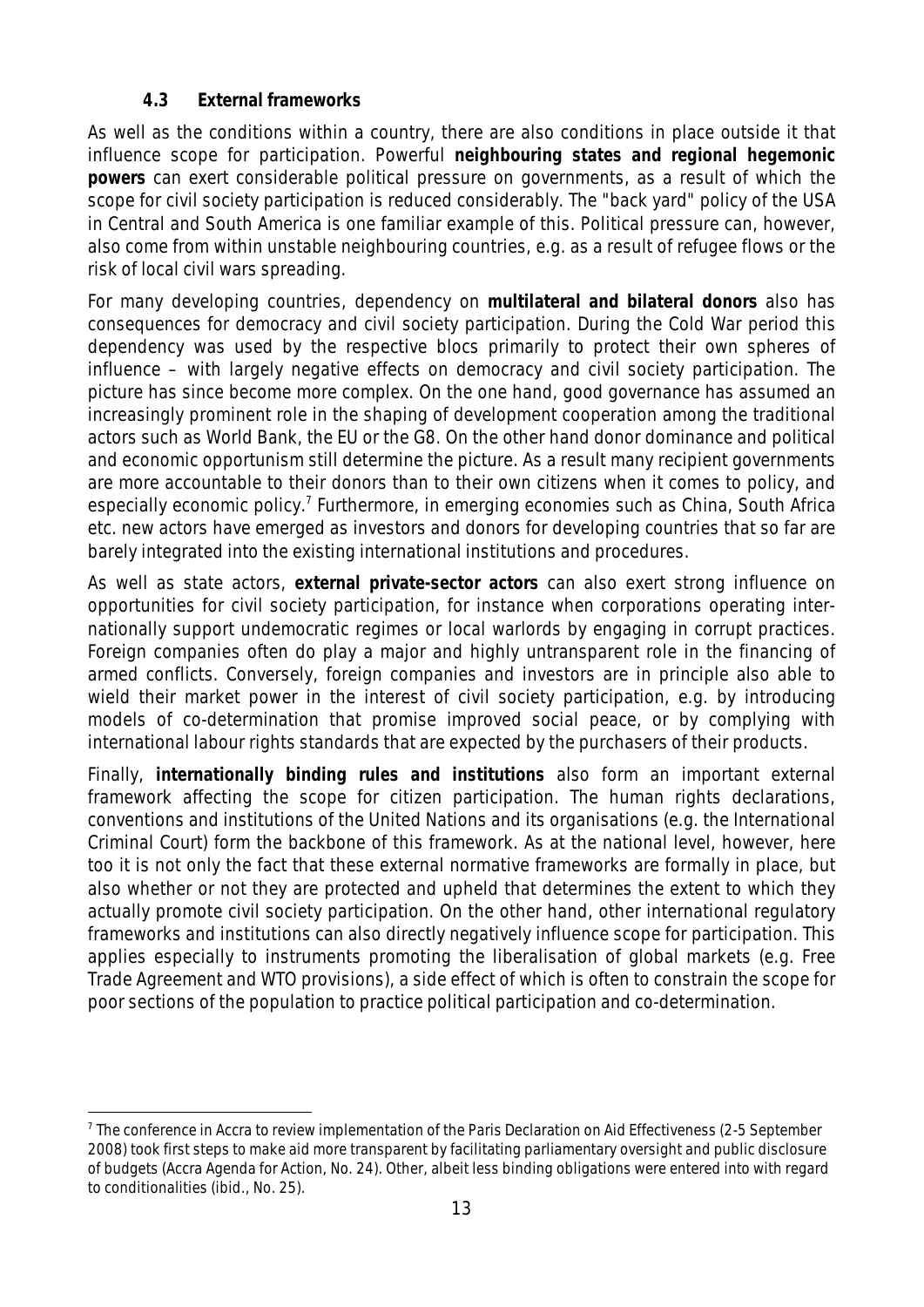**Conclusions** 

- When preparing its country policies, together with its partners MISEREOR should conduct an **analysis** of the respective frameworks for civil society participation.
- On the basis of this analysis, MISEREOR should clarify its expectations concerning development engagement in a given area, and together with its partners design a **strategy** for identifying and prioritising points of entry and measures to improve frameworks.
- MISEREOR should clearly specify its own **role** and those of its partners as well as those of other relevant actors in implementing this strategy. Where possible, MISEREOR should also involve other development cooperation actors (CIDSE member organisations, German governmental and non-governmental organisations etc.) in the analysis and strategic development process.
- Together with its partners and at regular intervals, MISEREOR should conduct an **interim review** of trends in frameworks for participation, as well as of the effects of its measures in this connection.
- MISEREOR should step up the involvement of partners from the South in its **development policy work** to improve international frameworks for participation.
- In its **education and public relations work**, and when **communicating with supporters**, MISEREOR should point out the importance of frameworks for participation, and thus for pro-poor and pro-self-help development cooperation.

### **CHAD & CAMEROON – participation in monitoring the pipeline**

The Chad-Cameroon pipeline was built, also with World Bank support, in order to transport oil from Chad to the Cameroonian coast and thus reduce poverty in Chad. The project was the subject of controversial debate from the outset. As a result, pressure from the civil society led to various measures being planned in order to reduce negative impacts on the population and the environment. MISEREOR's partners in Chad and Cameroon are participating in monitoring the construction of the pipeline.

In Chad a civil society network supported by MISEREOR is engaged in the oil regions and is making the population in those respective regions aware of the risks and impacts of the oil extraction. The network is working to promote dialogue between the civil society, the government and the oil companies. The network is also working to help bring about improved transparency of oil revenues, respect for the human rights of those affected and the payment of higher compensation to villages affected by the pipeline. MISEREOR is also supporting partners who, in the course of the Chad-Cameroon oil pipeline project, are working to help bring about a more transparent information policy, compensation measures that are fair in size and distribution, and above all a democratic use and oversight of the oil revenues.

In Cameroon, MISEREOR is promoting a non-governmental organisation that is supporting the population in the fight against the negative impacts of the Chad-Cameroon oil pipeline. This NGO is gathering information on whether the agreed compensation payments are actually reaching the affected population in the form and on the scale pledged, documenting damage to the environment, and supporting the local population – with evident success – in negotiating with companies and government agencies. Furthermore, MISEREOR is supporting the Justice and Peace Commission of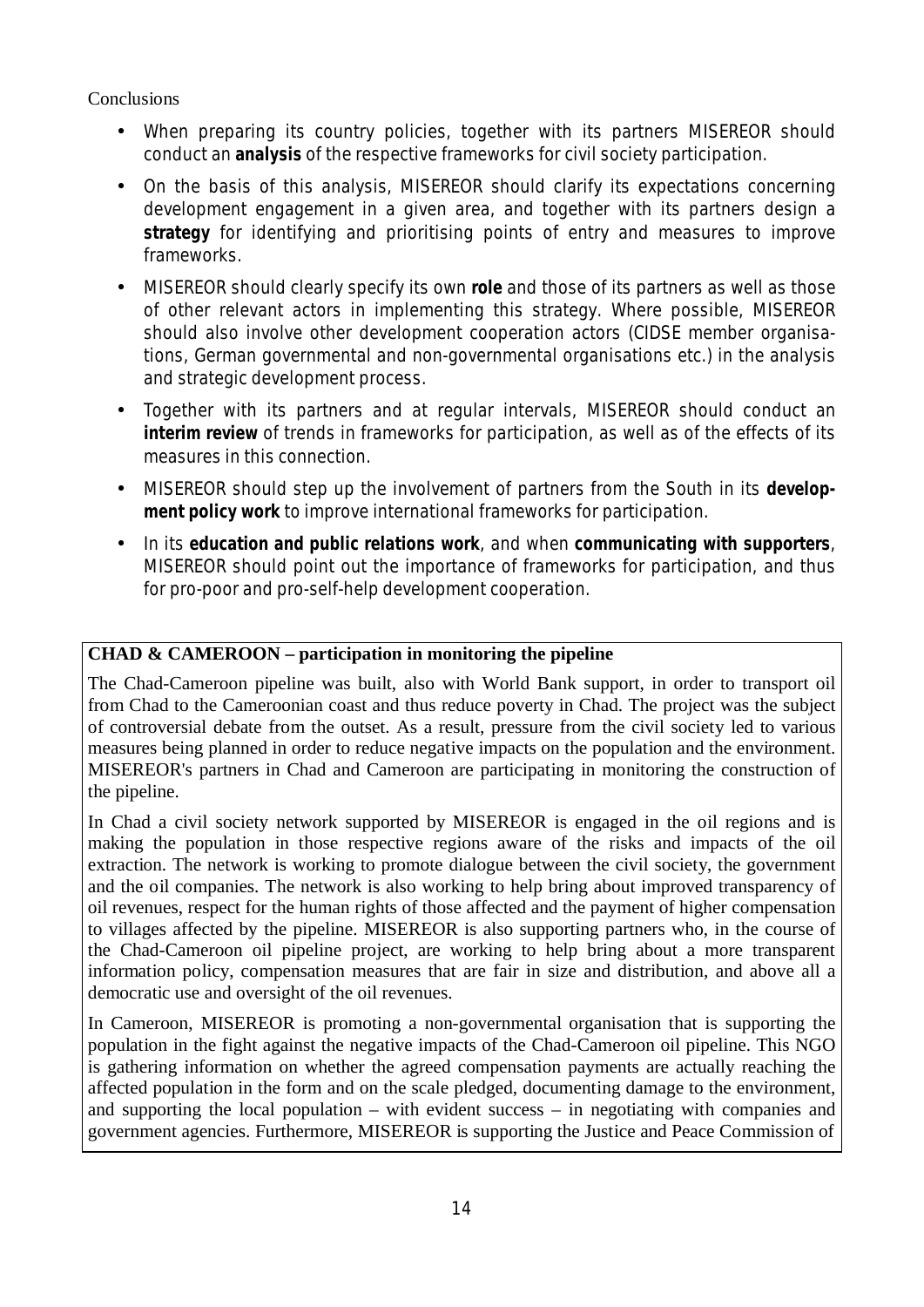the Cameroonian Bishops' Conference, which is implementing a project to train and network partner structures to protect the population's interests in oil extraction in the Gulf of Guinea.

MISEREOR is also working to help its partners articulate their interests and concerns to decisionmakers in the North.

To date, the revenues from oil extraction in Chad have failed to generate any impetus for development. On the contrary, since oil extraction began poverty in Chad has continued to worsen, corruption has increased and the political situation has deteriorated. The political opposition is increasingly being put under pressure; human rights violations are once again – following a brief interval of relative improvement – increasing. In Cameroon too, poverty among the people living alongside the pipeline has rather increased, and has resulted in numerous human rights violations.

# **5. Participation and poverty alleviation – a mutual interrelationship**

Participation and democratisation can make a considerable contribution toward poverty reduction. Conversely, alleviating poverty can also improve the scope for participation and the strengthening of democracy. In other words, these two (positive) elements are mutually reinforcing.

Poverty is manifested as a lack of material goods (e.g. food, decent shelter) and access to natural material resources (land, water), as a lack of education and health, and as social marginalisation as a whole. However, poverty is also manifested as a lack of capacity or power on the part of the poor to themselves initiate change. If we adopt a broader understanding of poverty that takes these various dimensions into account, then the inextricable link between participation, democratisation and poverty alleviation becomes clear.

Powerlessness to change the underlying causal structures of poverty is itself in part a result of poverty. Hunger and disease make it more difficult and in some cases even impossible for the poor to find the energy to assert their rights. Lack of education often prevents the poor from finding ways out of poverty, to say nothing of the fact that they often do not even see the causes of poverty because they lack even the time to pause and reflect. This is particularly true of women, who make up the majority of the poor. It is above all poor women who bear an above-average burden of labour, having to earn a living to feed the family, as well as looking after children and performing domestic chores. This burden of labour in itself already prevents many women from playing a role in public life. And if in spite of that they do attempt to do so, they are often confronted with open or covert prejudice.

It is no coincidence that in many contexts, the poor are therefore not at all the agents of selfsustaining and self-reinforcing participatory processes. Due to the fact that their participation in societal and political decision-making processes is made more difficult or impossible, the interests of poor and marginalised sections of the population can more easily be forgotten or ignored. The system that produces and reproduces poverty is thus moved beyond the reach of change. Ultimately the denial of rights of participation leads to an exacerbation of poverty. The stigmatisation that goes hand in hand with poverty keeps a vicious circle in place: others do not ascribe potential for change to the poor, and the poor themselves usually lack the confidence to see that potential for themselves. Society in general and the poor themselves see this as confirming and reinforcing the status quo of their hopeless situation.

Helping to break this vicious circle is a key task of MISEREOR and its partners in the South, who can play an important role here as catalysts and intermediaries: The targeted promotion of measures and processes for participation and democratisation can make a key contribution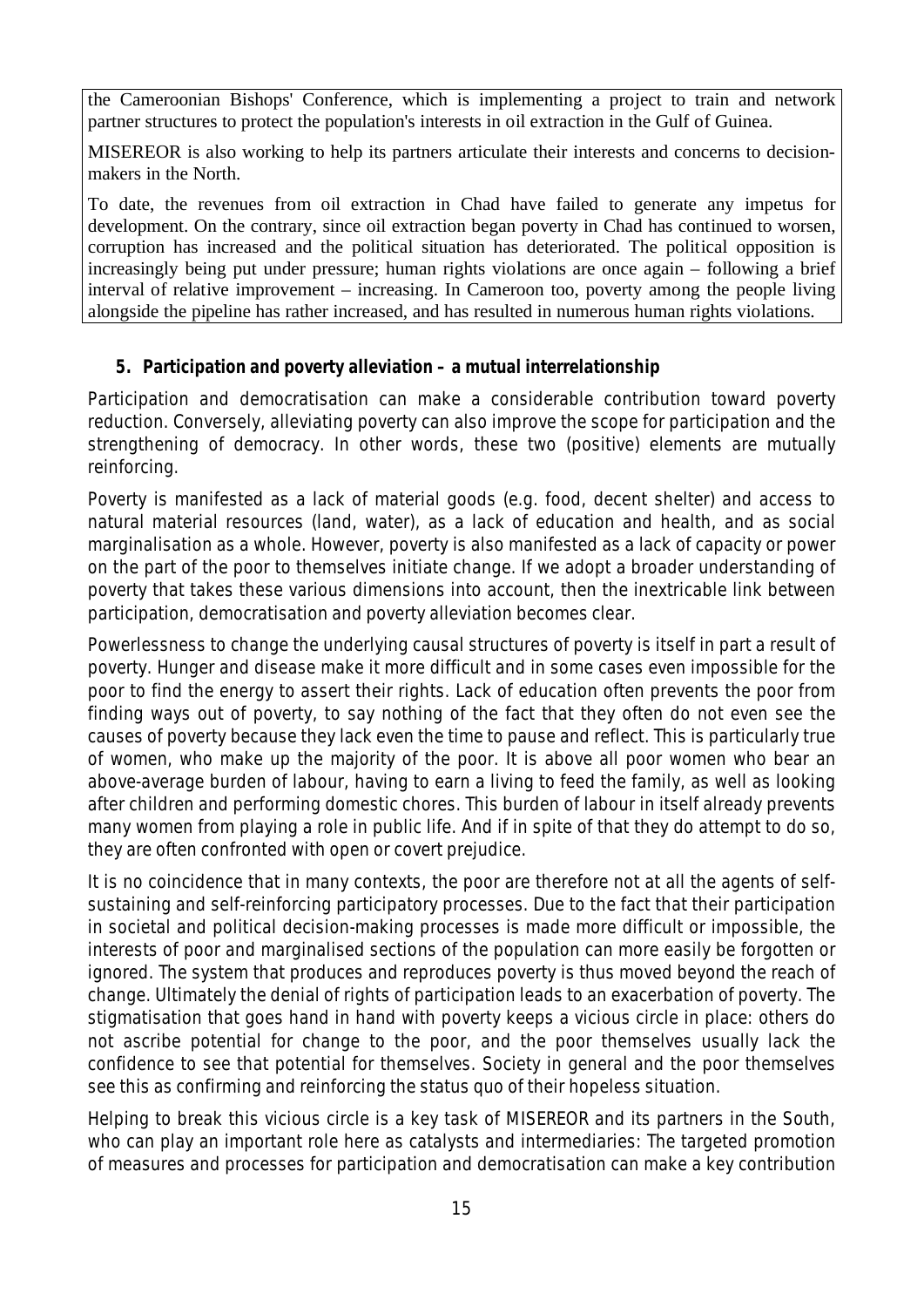to poverty alleviation. It can do so by strengthening target groups' self-help potentials and resource mobilisation capacities, and by breaking down the stigmatisation of their poverty. This can help prevent further processes of impoverishment. By mobilising local funds (e.g. for health and water supply), by fostering a greater overall use of local funds for risk groups, and by promoting women's co-determination and participation in decision-making, this can ultimately influence the social policy of a region or an entire country.

In other words: reducing poverty can help increase participation, while increasing participation can in turn help alleviate poverty. The downward spiral of lack of participation and poverty is reversible. Having said that, no such reversal will be achieved automatically. By gradually overcoming various kinds of symptoms of poverty, resources can be tapped that can be channelled into the strengthening of communities and formation of grass-roots organisations. At this point it becomes possible to address the root causes of poverty, which boosts people's capacity and willingness to participate. Having said that, aid or assistance that aims primarily to address symptoms, and that bears paternalistic traits, can also stifle people's will to help themselves. In the long term this may not only bring about the opposite of poverty alleviation, it may also undermine efforts to promote participation.

Conversely, not every form of organising or utilising scope for participation is suited or geared per se toward helping concretely improve the lives of poor sections of the population. Nor is every form suitable for helping tackle and change the causes of social inequality and injustice. This is why it is important – especially for MISEREOR's target groups – not to accept "offerings" of pseudo-participation, and waste time and energy on them to no ultimate effect. This is because political co-determination is not an end in itself for the poor, but is attached to the hope that they will experience a concrete improvement in their lives.

When civil society participation is oriented toward the goal of self-determined poverty reduction, it becomes necessary to identify both the opportunities and the limits and costs of participation in any given context. Participation costs time and money. This is why agreement needs to be reached early enough as to who is able and willing to make these investments, and on what scale. Professionally managed participation sometimes requires professional expertise. In such cases, how can participation that is both as broad and as professional as possible be brought about? Participation can evoke conflicts. Who will then carry the major risks, and what precautionary measures can be taken for peaceful conflict resolution? MISEREOR and its project partners – and where possible the affected target groups themselves – should raise and answer these questions in order to obtain a clear picture of the scope, nature and direction of participation in specific projects.

Any strategy for participation must ultimately be measured by whether and to what extent it helps bring about visible and perceptible changes in the situation of disadvantaged groups. At the same time this also provides a key criterion for measuring the quality of civil society participation.

**Conclusions:**

• Together with its partners, MISEREOR should define clear and verifiable **agreed objectives for target-group participation** in projects. To help ensure that these agreed objectives are appropriate and effective in the given contexts, it would be helpful to analyse the experience gained from success stories and proven best practices, in order to develop practicable criteria.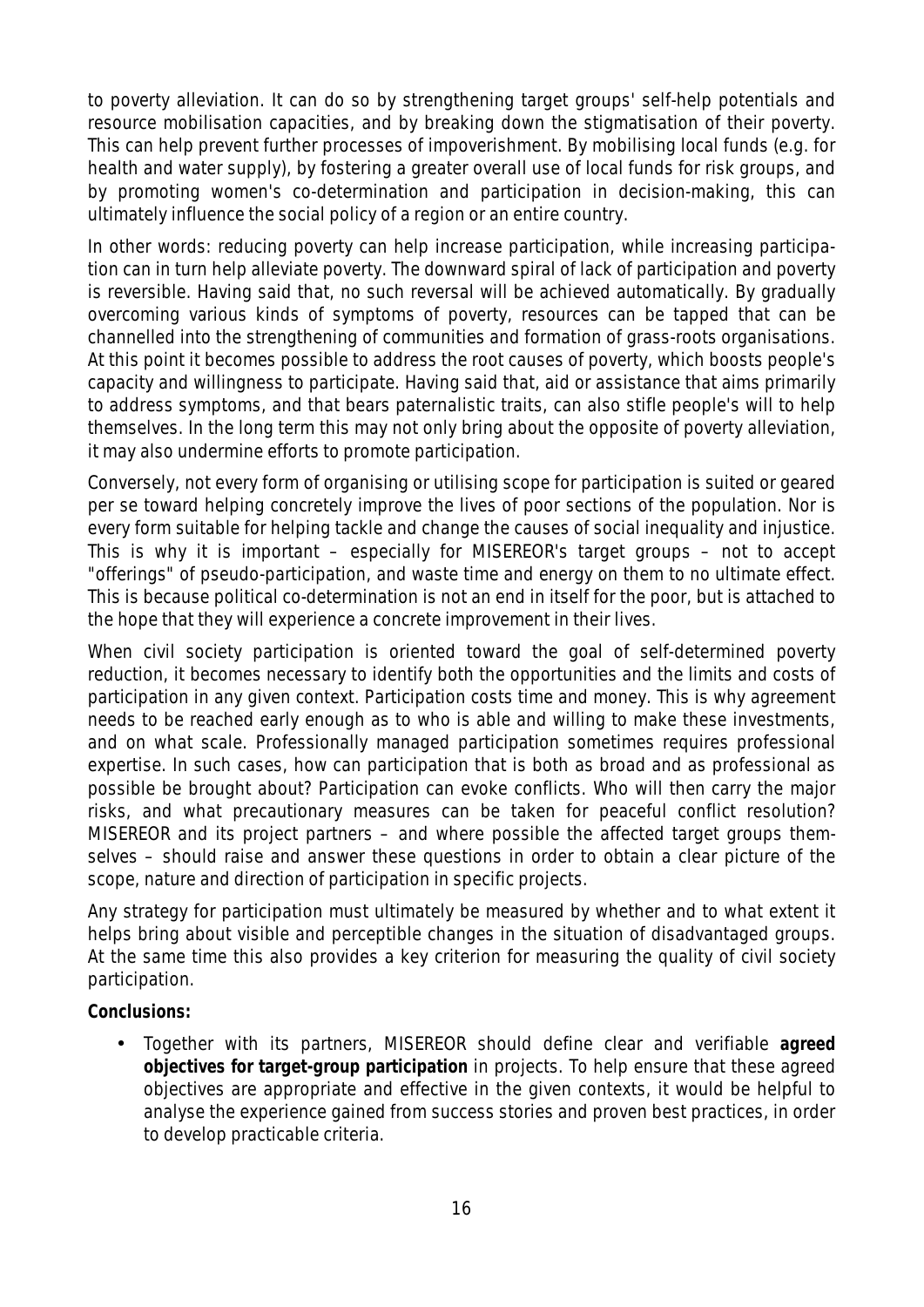- Together with its project partners, MISEREOR should in each concrete case assess the extent to which the promotion of civil society **participation in political processes and decision-making** can contribute toward the project-specific goal of poverty alleviation. On that basis, clear and verifiable objectives should be developed and agreed on with the project partners.
- In **regular cross-sectoral evaluations**, MISEREOR should review the effectiveness of measures to promote civil society participation in terms of their contribution to poverty alleviation. This will permit continuous improvement of the instruments for promoting participation.

#### **BRAZIL – Monitoring of public budgets by civil society in the State of Bahia**

In the state of Bahia in the northeast of **Brazil** a network of organisations has emerged that is studying in detail the legal options for monitoring the use of public funds. The network first emerged from the work of various MISEREOR partners who were providing training and capacity development inputs to grass-roots organisations, enabling them to influence local infrastructural and social policy, and monitor public budgets. Training courses are now being implemented in Bahia to enable local experts to compare municipal revenues and expenditure with budget plans, and audit invoices and vouchers. If regulations governing the correct use of public funds are breached, legal action can be taken that can lead to prosecution, removal from office of those responsible, reimbursement of the embezzled funds etc. The network of MISEREOR partners is now raising awareness of the possibility of budget control across the entire state of Bahia, and is systematising the results of the monitoring activities conducted in numerous districts.

It remains the case that the extremely slow handling of proceedings within the Brazilian legal system and the lack of political will at higher levels mean that final, legally binding decisions are still outstanding. Yet it is undeniable that the activities of the grass-roots organisations in the districts concerned have sent out public signals that should not be underestimated. On the one hand, this means that officials must now feel that they are being monitored, and are no longer able to enrich themselves without inhibition. On the other hand, individuals and groups are now discovering that they need not look on and stand back powerless as a small few enrich themselves at society's expense. They are discovering that there are now ways of tackling such a deplorable state of affairs. It has thus become possible here to improve the availability of financial resources for urgently needed social and infrastructure measures by monitoring the use of funds. At the same time, this has been combined with the concrete experience of using instruments of the rule of law, and thus of strengthening the vitality of democracy.

Alongside this work, however, the challenge remains of helping draft constructive policy proposals at municipal level, and ensuring that the interests of poor sections of the population are respected by the corresponding municipal councils. There are also further options for pro-actively influencing public infrastructure and social policy. These include participation in the annual preparation of municipal and state budget plans, and the preparation every four years of the respective budget framework plans. In other municipalities, election monitoring committees are being established. The latter example in particular demonstrates how important it is for a well organised civil society to remain actively engaged in supporting compliance with basic rules of democracy. When manipulated, elections – a cornerstone of representative democracy – can be misused as a hegemonic tool by regional oligarchies. The scope for manipulation and the abuse of power can, however, be greatly reduced in the long run by applying the aforementioned tools of civil society control - especially when this work is combined with good information, education and communication work.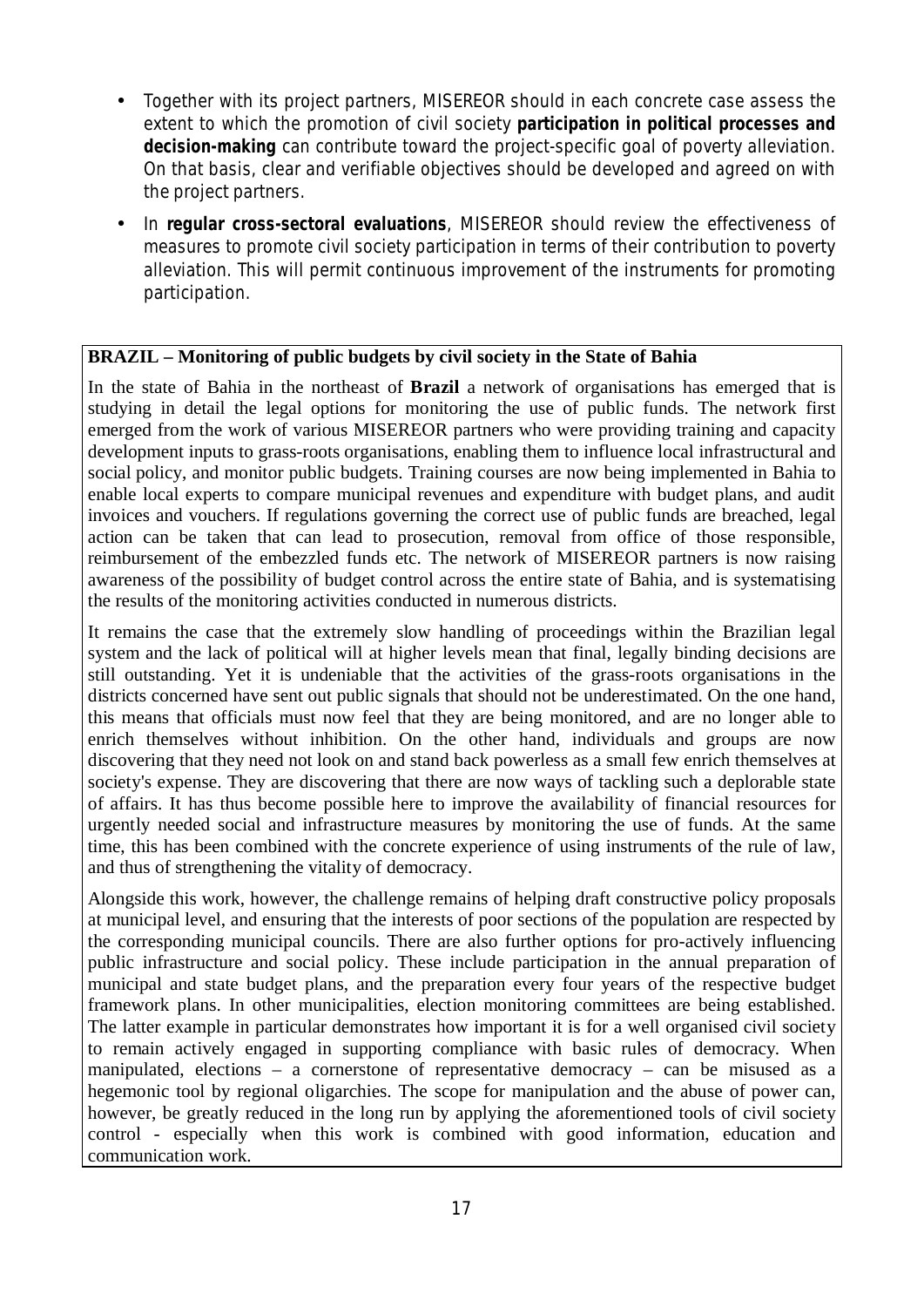- **6. Participation and the division of roles between the state and civil society**
	- **6.1 The role of the state**

Recent trends in international law draw a distinction in the obligations of states between obligations to respect, obligations to protect and obligations to fulfil. According to the UN interpretation, these relate both to political and civil, and to economic, social and cultural (ESC) human rights. States thus bear the main responsibility for upholding human rights. This responsibility can also extend to territories beyond their own national borders. This occurs for instance when states monitor compliance with human rights standards by national companies operating abroad, or when they monitor international institutions of which they are members.

With respect to the ESC rights, the obligations of states to uphold human rights can ultimately be understood as a way of making possible decent living conditions for all. Concerning political and social rights, we can see the obligations of states as embodying the responsibility to create, maintain and protect the frameworks within which the rule of law, democracy and participation are possible.

The non-fulfilment of these obligations by states can assume various dimensions that may extend as far as total disrespect for or negation of the rule of law.

# **6.2 The role of civil society**

However, it is not the state alone, but society too, which is to say the sum total of all individuals, who are responsible for creating social justice. If this is the case, then equality of opportunity and the universal right of participation in societal processes become especially important. This presupposes that all those who are affected by certain decisions participate in them. This is the only way in which the goal of efforts to achieve justice can be realised, by enabling people to assume responsibility and act accordingly. The increasingly complex and untransparent links between political and economic relationships at the national and international level represent a particular challenge in this context.

Civil society should not perform the tasks of the state or relieve the state of its responsibility; it should call upon the state to discharge its obligations. Furthermore, civil society groups can become voluntarily engaged as citizens and assume tasks within the polity, provided that the responsibility of the state on the one hand, and the freedom of civil society engagement on the other are protected and upheld. In development cooperation in particular, with its numerous actors (multilateral institutions, bilateral cooperation between governments and their implementing organisations, foundations and funds, private-sector organisations and projects, nongovernmental organisations) and links, it is important to clearly define and distinguish roles.

The debate on implementation of the **Paris Declaration on Aid Effectiveness** (March 2005), aspects of which have now been incorporated into the Accra Agenda for Action (September 2008), has provided important clarification on this point. Governments from the North and South have now acknowledged civil society organisations "as independent development actors in their own right", emphasising the complementarity of their efforts to those of governments and the private sector. They have also undertaken to "work with CSOs to provide an enabling environment that maximises their contributions to development".<sup>8</sup>

<sup>&</sup>lt;sup>8</sup> Ibid., No. 20. The full wording reads: "We will deepen our engagement with CSOs as independent development actors in their own right whose efforts complement those of governments and the private sector. ... We will work with CSOs to provide an enabling environment that maximises their contributions to development."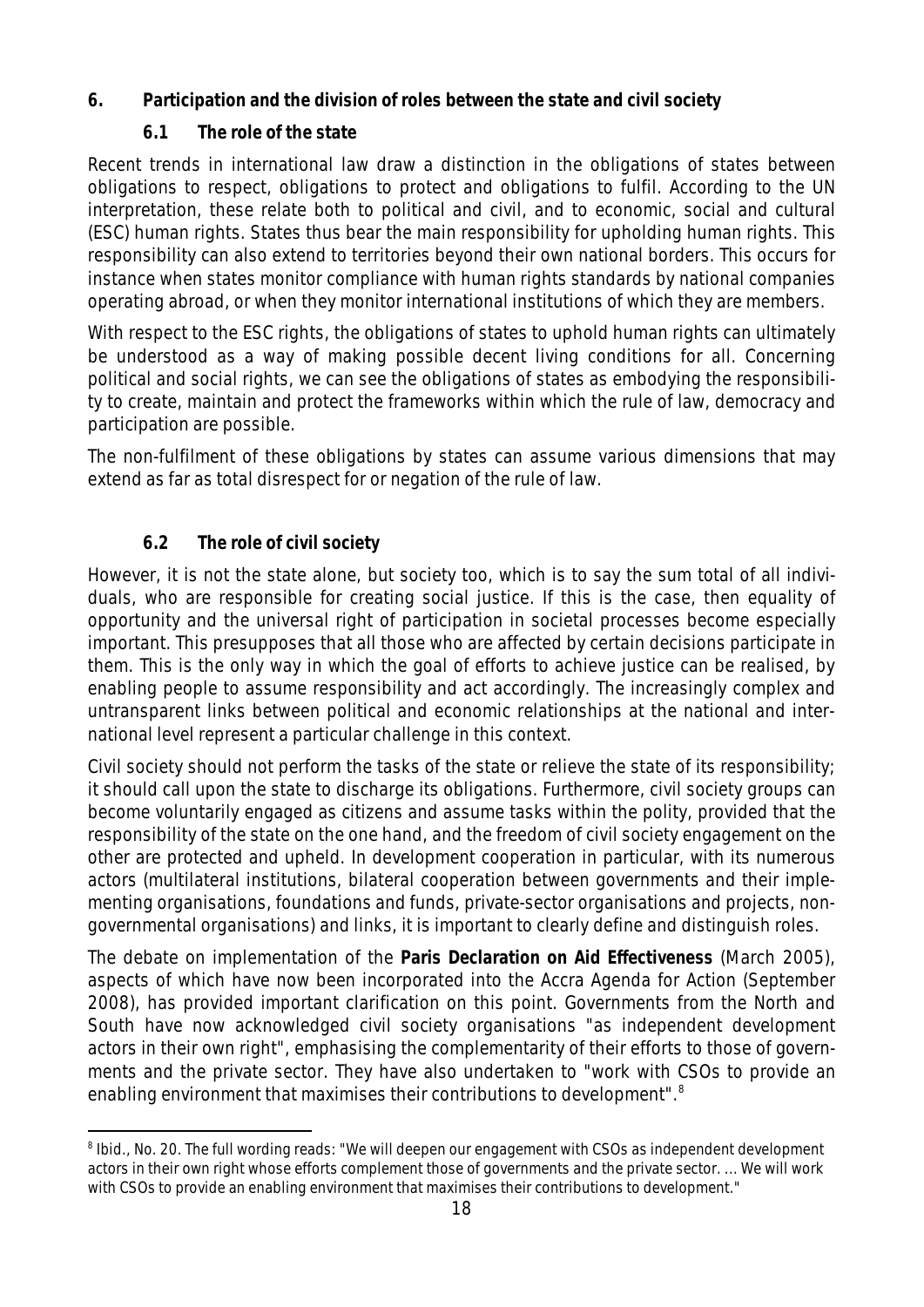For MISEREOR, this independence from state and private-sector actors is a key basis for its own work and the work of its project partners. This is because the development approach based on mobilising the potentials of the poor and on their active participation can only become effective if the agents of that process are free from the influence of external political or economic interests. This does not in principle exclude coordination or cooperation with external actors, or the use of public or private funds. With regard to exchange and cooperation for instance with implementing organisations of governmental development assistance (ODA), opportunities for a concerted approach to promote civil society participation can arise, and MISEREOR should utilise these. With regard to financial inputs, when public or private funds are accepted a guarantee must be in place that the donors are in agreement with MISEREOR's goals and methods.

As the following rather general categorisation is designed to demonstrate, there are very many different ways of defining the relationship between the state and civil society. In each case these create various challenges for political practice, and not least for the work of MISEREOR. It should always be remembered too that states are never organised on an entirely homogeneous basis. It is thus often the case that different opportunities and degrees of scope for civil society participation arise at different points within the system (e.g. in certain ministries or offices) or at various levels (local, regional, central). These can be utilised in different ways.

It is extremely difficult to call upon **failing or failed states** to fulfil their obligations, because there are often no addressees to approach who could be called to account. Participation in this context means forming and strengthening civil society organisations to press ahead with restoring the rule of law, and with developing basic institutions to organise and regulate society.

In **dictatorships, repressive states or states with major democratic deficits**, a critical civil society often faces persecution (often involving the use of extremely brutal methods, human rights abuses and an utter disregard for the rule of law). Here we cannot speak of civil society participation (first of all because in most cases civil society de facto does not exist, and secondly because if it did it would then be suspected of collaboration). In dictatorships and repressive states, the role of civil society toward the state is one of resistance and the organisation of spaces for the struggle to bring about democracy.

In states with major democratic deficits, this role is one of opposition which, depending on the willingness of the organs of the state to engage in dialogue, may begin to move toward a critical and constructive dialogue for greater democracy.

In more or less well functioning **formal and representative democracies**, civil society can point out democratic shortcomings, and remain vigilant to ensure that democratic rights are not undermined (e.g. creeping erosion of the freedom of opinion). It can perform a monitoring role during elections, or to ensure the proper use of public funds (anti-corruption etc.). Civil society participation can take the direction of cooperation with the state or co-involvement in shaping the "res publica".<sup>9</sup> It may for instance be manifested in more or less direct lobbying of political parties and parliamentary work. And it may include various mechanisms to influence political projects (constitutional reforms), to promote budgets at local, regional and national level (participatory budgets), and to shape social policy (e.g. within the scope of PRSP processes).

<sup>&</sup>lt;sup>9</sup> "Participation in community life is not only one of the greatest aspirations of the citizen, called to exercise freely and responsibly his civic role with and for others, but is also one of the pillars of all democratic orders and one of the major guarantees of the permanence of the democratic system." (Compendium, No. 190). According to this view, participation is the condition of the possibility of democracy, while conversely "…every democracy must be participative" (ibid.).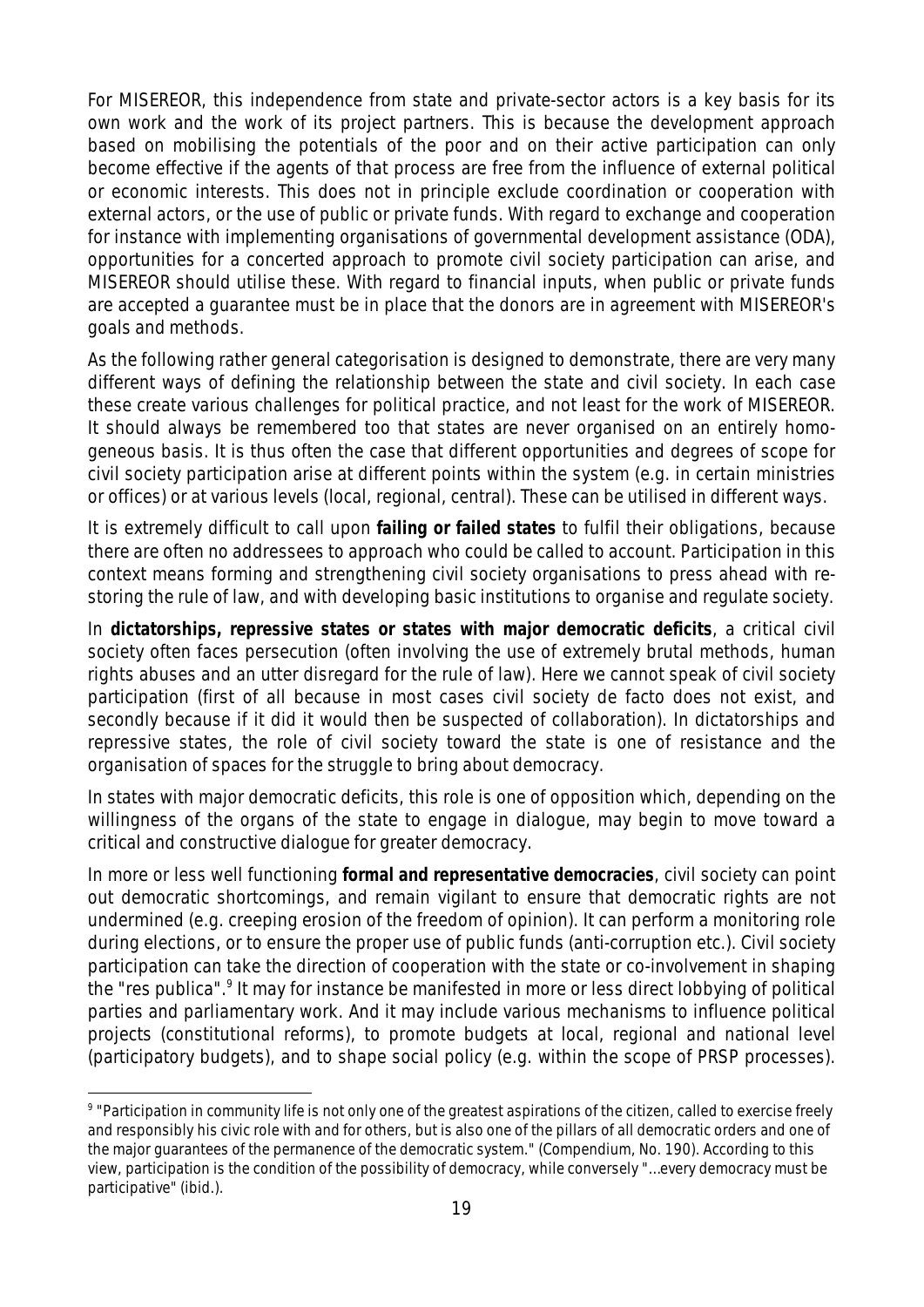This is where the boundaries between state and civil society action often become blurred, and a tendency toward the overlapping of roles and responsibilities arises. In political systems of this type this is true especially since civil society actors often switch to public office (and occasionally vice versa). Yet here too, the aforementioned principle of fundamental state responsibility must remain operative.

In practice, examples of **participatory democracy** tend to be found rather at the local or municipal level. Here, civil society should be careful not to confuse its own role with that of the state. No matter how closely certain objectives may converge, civil society should keep its distance and play a critical, corrective role. Another important dimension of the differentiated relationship between the state and civil society is the distinction between the local, regional, national and international levels. This is of major concrete and practical importance in MISEREOR's work. It affects both project and process promotion, networking, decentralisation, North-South and South-South exchange, and participation in international alliances, as well as lobbying and advocacy work in Germany and the EU etc. Since the aforementioned levels are interdependent, practical work often relates to more than one dimension at the same time.

Typical questions concerning the relationship between the state and civil society can only be answered properly by relating them to the various contexts listed above. These include questions concerning the legitimacy and representativity of civil society organisations, financial dependencies and their significance, individuals switching from NGOs to government or administrative offices or vice versa, or concerning the boundaries between independent NGOs and QUANGOs (Quasi-Autonomous Non-Governmental Organisations).

#### **VIETNAM – Formal and informal civil society**

In the Socialist Republic of **Vietnam**, the term "civil society" has long been understood officially to refer exclusively to the *mass organisations* (the Vietnam Women's Union, the Farmers' Union and the Vietnam General Confederation of Labour etc.) organised under the umbrella of the Vietnam Fatherland Front. Yet other organisations such as the Red Cross, the umbrella organisation of the 17,000 state cooperatives, professional associations etc. also form part of civil society. This heterogeneous grouping also includes the armed forces and the Communist Party. Consequently, civil society participation means that the interests e.g. of the farmers in a village can be represented at the Fatherland Front not only through the elected representatives of the people, but also through the Farmers' Union. To some extent the role of the Fatherland Front is then to reconcile divergent interests - under the leadership of the Communist Party.

Since the country opened up in the 1980s, however, Vietnamese NGOs (VNGOs) have increasingly been emerging. These are organised under the umbrella of professional associations in the research and education sectors, which in turn are members of the Fatherland Front. Against this background, we can speak of autonomous or genuine civil society organisations only in a very limited sense. In recent years MISEREOR has increasingly been promoting these NGOs, because both they and international NGOs (INGOs) have been helping create local informal groups such as savings and credit cooperatives, integrated pest management (IPM) clubs and the like.

Most of these informal groups, of which there are hundreds of thousands in Vietnam, arose independently of VNGOs and INGOs, however. These informal groups are found in the sports, culture and leisure sectors, but also in areas directly relevant to development such as agricultural or artisanal production and marketing, water user groups and the like. These groups make up a substantial part of the civil society, though this has been far from adequately acknowledged, either by the state or by donors. The Grassroot Democracy Decree of July 2003 for the first time created wider scope for stronger participation at municipal and village levels, not least by these groups. At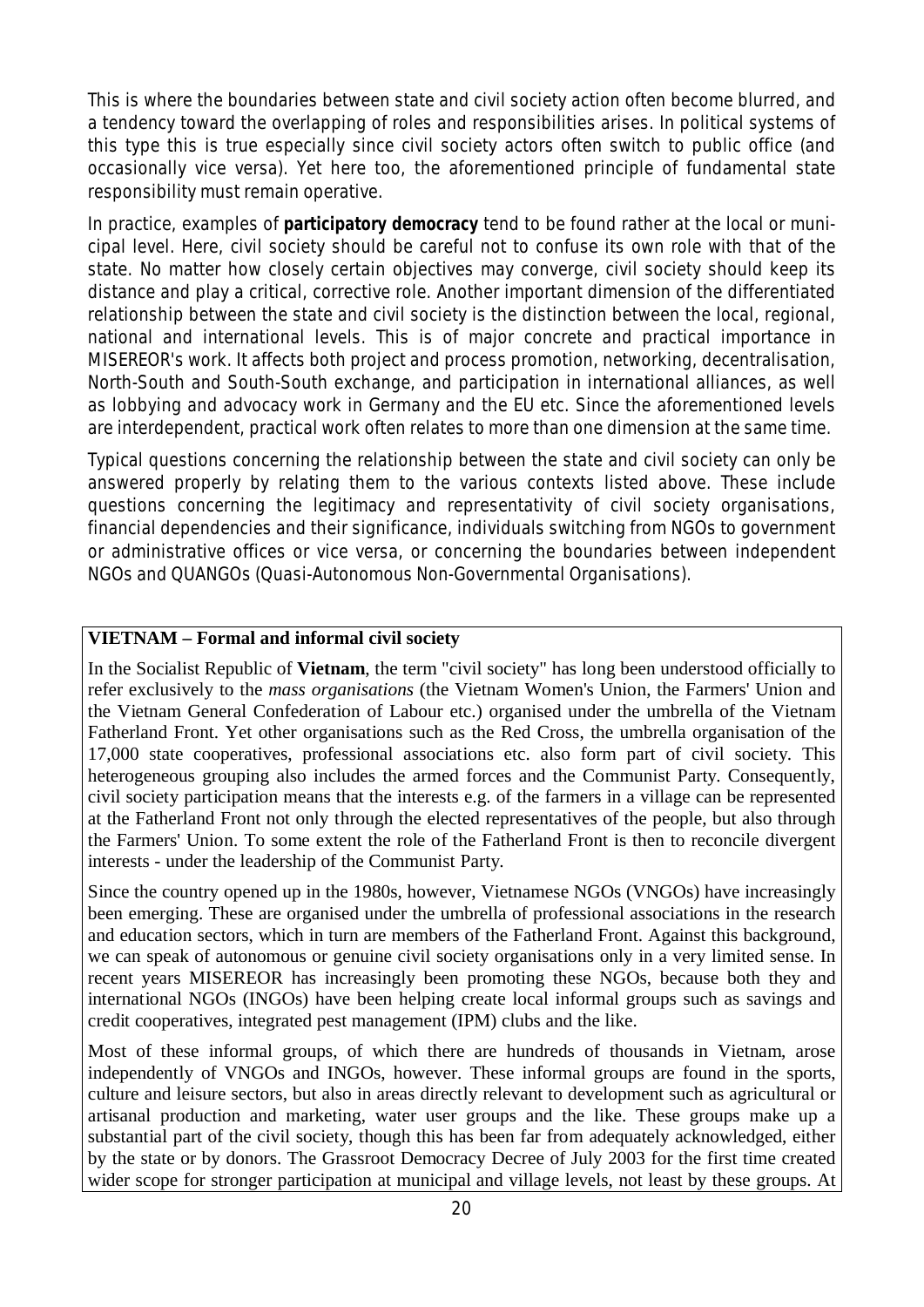the same time, certain decision-making competences for infrastructure and public welfare institutions were delegated down to these levels. And as the number and strength of informal groups at the local level have increased, national processes have been initiated that are generating pressure for wider participation.

As the example of Vietnam demonstrates, in states with democratic deficits we should not be aiming solely to achieve formal participation. We should also be thinking about and supporting diverse forms of non-institutionalised, informal participation in different areas of society.

# **6.3 Conclusions – MISEREOR's options for intervention**

To promote civil society participation of the poor in the various contexts of the state, MISEREOR can intervene at the levels of the three frameworks outlined above (see Sections 4.1 to 4.3). Various aspects of MISEREOR's status as a Church-based development agency also create additional scope. These include the density and grass-roots base of Church structures, the professionalism and expertise of our local partners, and the recognition by society and the state that local Churches often enjoy. This status also creates special challenges, however. These result from historical factors, links between local Churches and local power politics, the suspicion that a missionary agenda may be at work, or a poor definition and division of roles between the state, the Church, other religious communities and the civil society.

**Intervention in the sphere of the social frameworks:** The social sectors of education, health, basic services, shelter etc. are a traditional point of entry for development cooperation. Through the measures promoted in these sectors, MISEREOR can at the same time strengthen the participation of actors both in the projects themselves, and in the specific political processes relevant to them. The key instruments here are material inputs, training and organisational development for the project partners. Another important instrument can be political dialogue, designed to achieve coordinated political advocacy work in the North and the South. Economic, cultural and political frameworks also offer scope for participation, albeit less so than those sectors that generate direct social impacts. Examples include microfinance systems, awareness raising among ethnic minorities or truth commissions following phases of repression.

**Intervention in the sphere of the legal and institutional frameworks:** Even more so than in the case of social frameworks, interventions in this sphere take place through competent civil society partners (including Church-based partners). Examples include human rights work, election monitoring and democratisation, control of and participation in public budgets, and local radio stations. Here too, the instruments are material inputs, training and organisational development, along with political dialogue. Since the target groups in this sphere are usually not themselves the agents of the measures, the interface between them and the implementing NGOs is especially important: Are the Legal Holders, are those implementing the measures sufficiently well informed on the situation and needs of their target groups? Are they making an effort to promote active participation by the target groups? Are their decision-making processes and measures transparent to their target groups, and are they accountable to them?

**Intervention in the sphere of the external frameworks:** Promoting civil society participation of poor and disadvantaged sections of the population by improving external frameworks is largely a matter of political advocacy work. This work normally takes place within the framework of large national and international networks (action alliances, umbrella organisations, campaigns etc.). Its effectiveness and quality depend largely inter alia on close harmonisation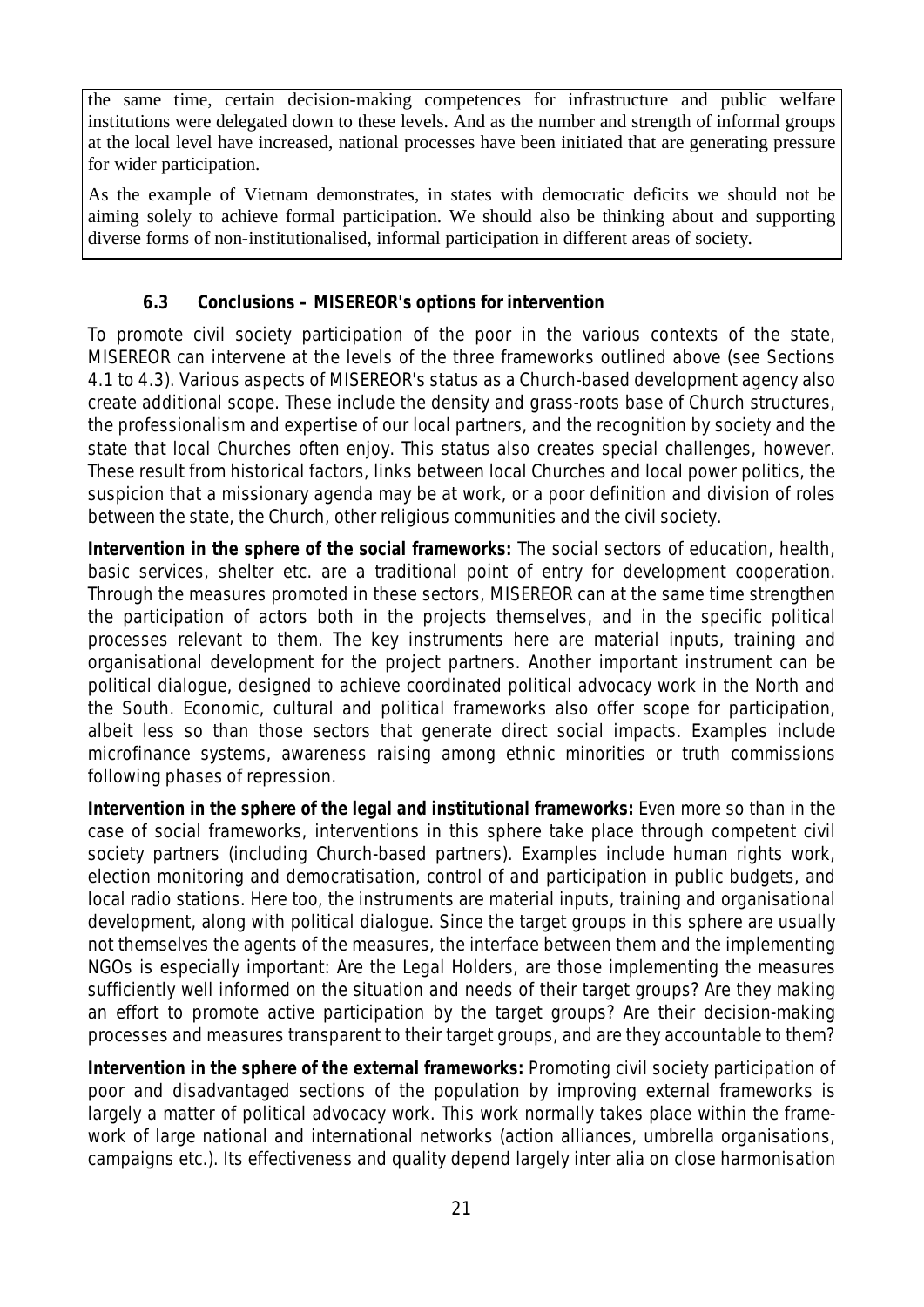and coordination of the objectives and measures with the target groups and partner organisations.

**Partner dialogue:** Dialogue with project partners is crucially important in MISEREOR's work. This is the joint route by which we not only prepare and implement concrete measures for participation, but also help enable target groups to practice participation as effectively as possible. An ability and willingness to engage in dialogue are therefore key criteria by which MISEREOR must continuously review and orient its work.

In partner dialogue frameworks are evaluated, and measures adjusted. It is essential here to also take into account the specific situations and mindsets of the respective partner organisations. In some situations proper participation requires special expertise, which perhaps first has to be acquired. Material aspects such as the provision of means of transport and communication play just as important a role as institutional aspects such as dependencies on government agencies, or organisational form. Some partner organisations themselves have participation deficits. This can result for instance from the dominance of a charismatic founding personality, traditional gender imbalances or strictly hierarchical decision-making structures. Participation is a process, and the search for the appropriate instruments and measures is already part of this process. This search itself must be participatory and open to improvement and progress. It must remain so even though this may repeatedly lead to conflicts and compromises between MISEREOR's expectations of participation and the partner's immediate project objectives.

As Christians we believe that a just global development which, in the interests of all, and especially the poor and marginalised, is oriented toward the principles of justice, peace and integrity of Creation, is a lasting task. And it is a task in which people can experience their own comprehensive human development. At the same time it is a space for communication, joint endeavour, joint learning and joint celebration, in which we already begin to experience the goal toward which we are heading.